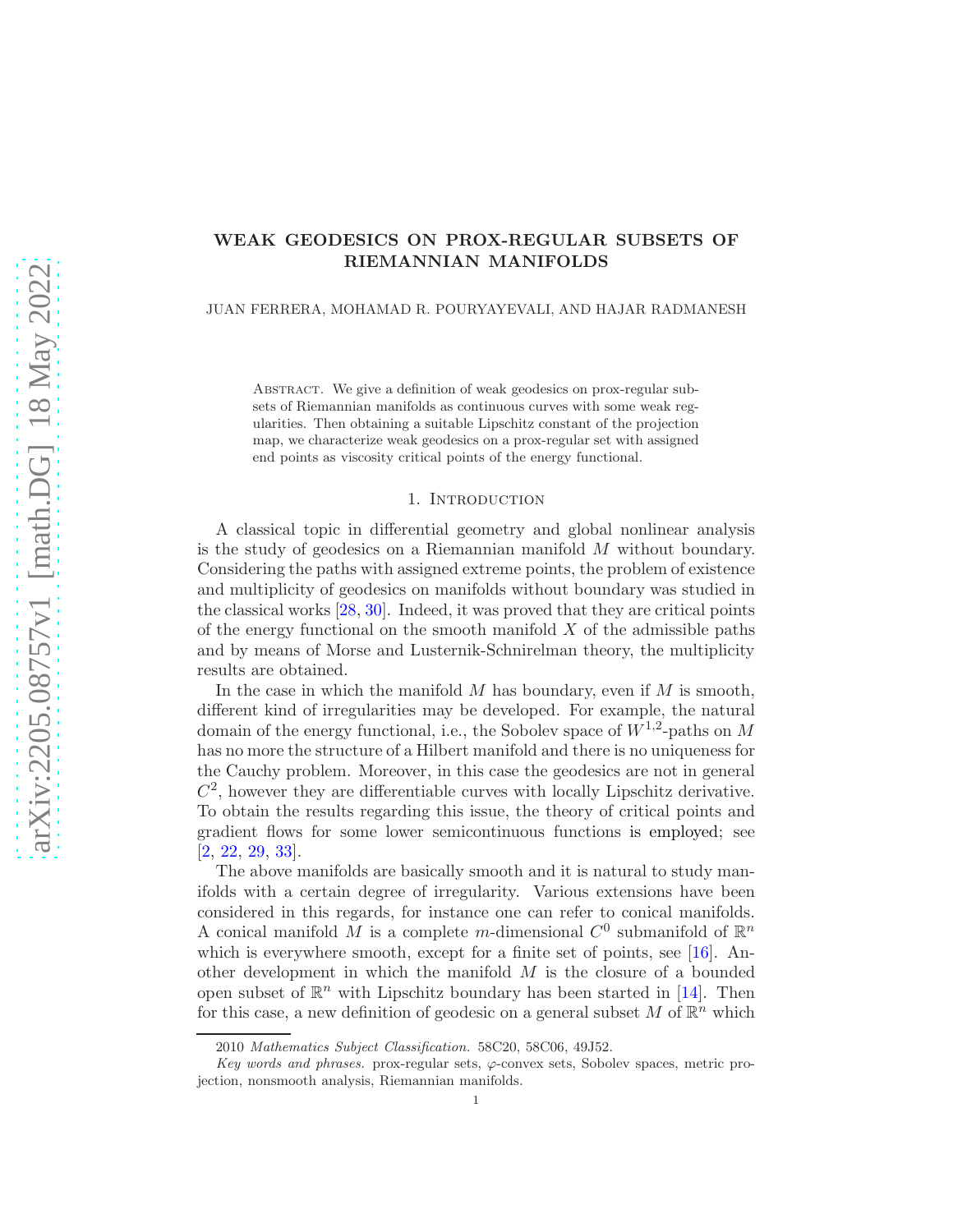is related to the nonsmooth critical point theory developed in [\[13\]](#page-20-3), is used. The intrinsic case in which  $M$  is the closure of a bounded open subset of a differentiable manifold  $N$  has been studied more recently in [\[20\]](#page-20-4).

Another natural development was provided in [\[6,](#page-20-5) [7,](#page-20-6) [8\]](#page-20-7), where geodesics on certain nonsmooth sets of  $\mathbb{R}^n$ , called p-convex (or  $\varphi$ -convex) sets, are considered. In spite of the lack of regularity in the set  $M$ , using a new definition of geodesics in the framework of Sobolev spaces the author characterized these geodesics as critical points of the energy functional on a suitable path space. The class of p-convex sets includes submanifolds (possibly with boundary) of class  $C_{loc}^{1,1}$ , images under  $C_{loc}^{1,1}$ -diffeomorphism of convex sets, but also subsets which are not topological manifolds, although they are absolute neighborhood retracts. In particular, it contains subsets with corners of convex type and concave parts of class  $C^2$ . In [\[14\]](#page-20-2), the authors proved that their no-tion of geodesic agrees with that of [\[8\]](#page-20-7), when M is a  $\overline{C}^2$ -submanifold of  $\mathbb{R}^n$ , possibly with boundary.

The notions of  $\varphi$ -convexity (as titled p-convexity) and prox-regularity of sets were introduced in [\[10\]](#page-20-8) and [\[24\]](#page-21-5), respectively. In [\[5\]](#page-20-9) the concept of  $\varphi$ convex sets was extended to Hadamard manifolds and it was shown that if S is a  $\varphi$ -convex subset of an infinite-dimensional Hadamard manifold  $M$ , then there exists a neighborhood  $U$  of  $S$  in  $M$  such that the metric projection  $P_S: U \to S$  is single-valued and locally Lipschitz. On the other hand, in [\[18\]](#page-20-10) the notion of prox-regular sets was introduced on Riemannian manifolds as a subclass of regular sets. Prox-regular sets have significant applications in the theory of Moreau sweeping process, crowd motion and second order analysis; see, for instance, [\[23,](#page-21-6) [31\]](#page-21-7).

In [\[26\]](#page-21-8) we proved that the two classes of  $\varphi$ -convex sets and prox-regular sets coincide in the setting of finite-dimensional Riemannian manifolds. Moreover, in [\[25\]](#page-21-9) we verified that for a prox-regular subset  $S$  of a Riemannian manifold  $M$ ,  $P<sub>S</sub>$  is a locally Lipschitz retraction from a neighborhood of S.

In [\[25\]](#page-21-9), the subject of minimizing curves on a prox-regular set  $S \subset M$ with  $C<sup>2</sup>$  boundary was considered. In this paper, we employed an adapted variational technique and by applying the first variation formula, we obtained a necessary condition for an admissible curve to be minimizing on S. Indeed, this curve is a piecewise  $C^2$  curve and it has the property that

$$
D_t\dot{\gamma}(t)\in N_S^P(\gamma(t)),
$$

for every  $t \in [a, b]$  except for finitely many points, where  $N_S^P(x)$  denotes the proximal normal cone at  $x \in S$ . When the prox-regular set S does not possess a  $C^2$  boundary, the problem becomes more complicated and the first variation formula can no longer be applied. Therefore motivated by [\[8\]](#page-20-7), we want to study weak geodesics on a prox-regular set  $S$  in the intrinsic case where  $S$  is a subset of a Riemannian manifold  $M$ . Since a prox-regular set  $S$  is not necessarily smooth, a geodesic on  $S$  needs to be define with some weaker regularities as a curve in the Sobolev space  $W^{2,2}(I,M)$ . The aim of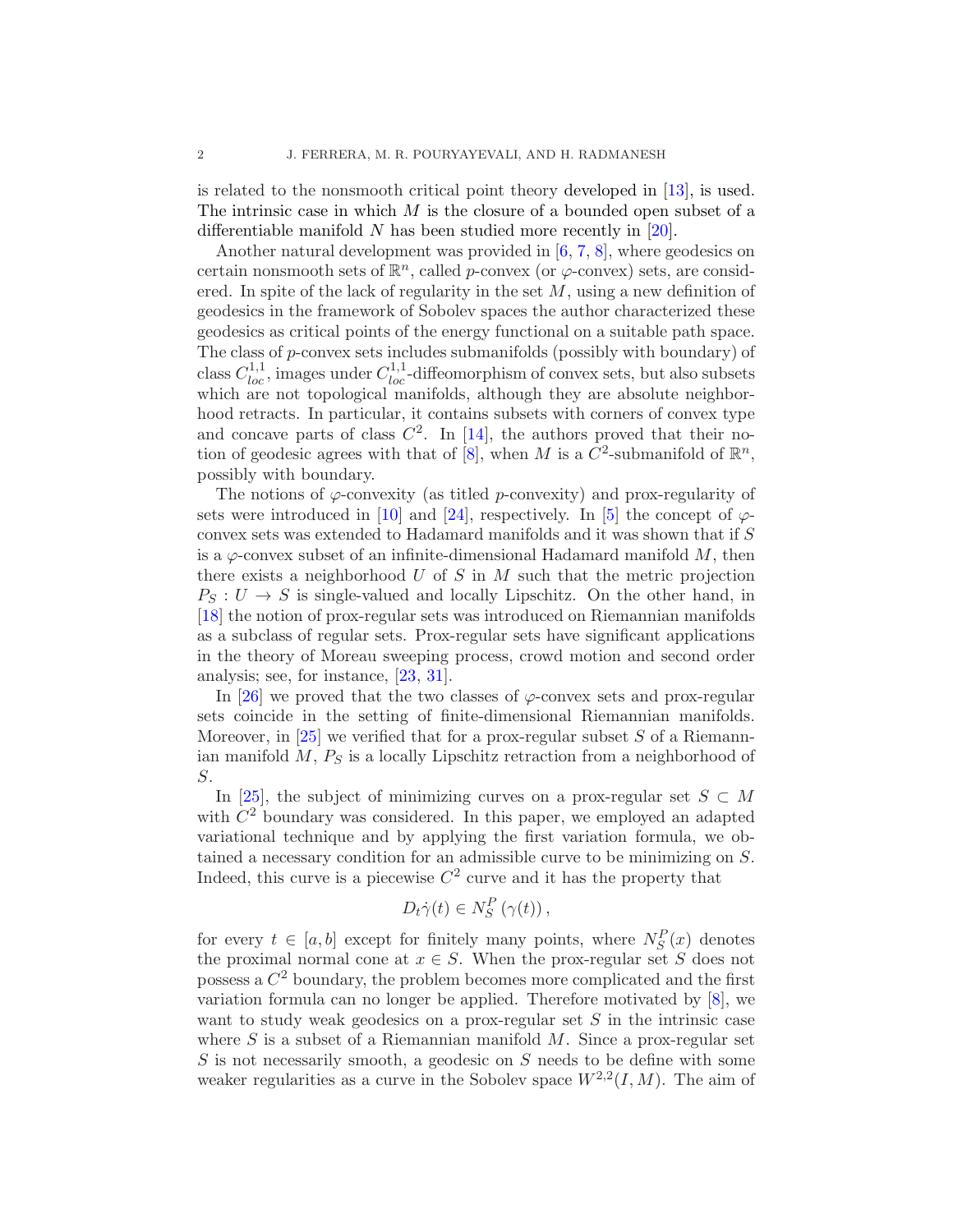this paper is to demonstrate that the so-called weak geodesics on S are critical points of the energy functional. In Section [2](#page-2-0) we review some preliminary concepts and results from nonsmooth analysis and Riemannian manifolds. In Section [3](#page-4-0) we give a definition of weak geodesics on S with assigned end points and also we define a constraint minimization problem using the energy functional. Moreover, we obtain a suitable Lipschitz constant of the projection map and we prove some auxiliary theorems. Section [4](#page-15-0) is devoted to the study of critical points of the energy functional and the main results of the paper are proved

## 2. Preliminaries and notations

<span id="page-2-0"></span>Let us recall some notions of Riemannian manifolds and nonsmooth analysis; see, e.g.,  $[3, 4, 9, 15, 27]$  $[3, 4, 9, 15, 27]$  $[3, 4, 9, 15, 27]$  $[3, 4, 9, 15, 27]$ . Throughout this paper, I denotes the closed interval  $[0, 1]$  and  $(M, g)$  is an *n*-dimensional Riemannian manifold endowed with a Riemannian metric  $g_x = \langle ., . \rangle_x$  on each tangent space  $T_xM$  and  $\nabla$ is the Riemannian connection of g. For every  $x, y \in M$ , the Riemannian distance from x to y is denoted by  $d(x, y)$ . Moreover,  $B(x, r)$  and  $\overline{B}(x, r)$ signify the open and closed metric ball centered at  $x$  with radius  $r$ , respectively. For a smooth curve  $\gamma: I \to M$  and  $t_0, t \in I$ , the notation  $L_{t_0,t}^{\gamma}$  is used for the parallel transport along  $\gamma$  from  $\gamma(t_0)$  to  $\gamma(t)$ . When  $\gamma$  is the unique minimizing geodesic joining y to x, we use the notation  $L_{y.x}$ .

For  $x \in M$ , let  $r(x)$  be the convexity radius at x, then the function  $x \mapsto$  $r(x)$  from M to  $\mathbb{R}^+\cup\{+\infty\}$  is continuous; see [\[27\]](#page-21-10). The map  $\exp_x: U_x \to M$ will stand for the exponential map at x, where  $U_x$  is an open subset of the tangent space  $T_xM$  containing  $0_x \in T_xM$ . Note that if x and y belong to a convex set, then both  $\exp_x^{-1} y$  and  $\exp_y^{-1} x$  are defined and

$$
\|\exp_x^{-1} y\| = d(x, y) = \|\exp_y^{-1} x\|,
$$
  $L_{y,x} (\exp_y^{-1} x) = -\exp_x^{-1} y.$ 

Moreover, for a fixed point  $z \in M$ , the function  $\psi : M \to \mathbb{R}$  defined by  $\psi(x) = d^2(x, z)$  is  $C^{\infty}$  on any convex neighborhood of z and for every x in a convex neighborhood of z,  $\nabla \psi(x) = -2 \exp_x^{-1} z$ .

For  $x \in M$ , let  $B(x, R)$  be a convex ball with compact closure and  $\delta, \Delta$  be such that  $\delta \leq \sec \leq \Delta$  for all sectional curvatures of M on  $B(x,R)$ . Then using Rauch's theorem, it can be derived that for any  $0 < r \leq R$ ,  $\exp_x^{-1}$  is Lipschitz on  $B(x, r)$  with the Lipschitz constant  $k = k(r)$  defined by

$$
k = \begin{cases} \frac{r\sqrt{\Delta}}{\sin(r\sqrt{\Delta})} & \Delta > 0\\ 1 & \Delta \le 0 \end{cases}
$$

.

Let S be a nonempty closed subset of  $M$ . Recall that the distance function to S is  $d_S(z) = \inf_{x \in S} d(x, z)$  and the metric projection to S, denoted by  $P_S$ , is defined by

$$
P_S(z) = \{x \in S : d_S(z) = d(x, z)\} \quad \forall z \in M.
$$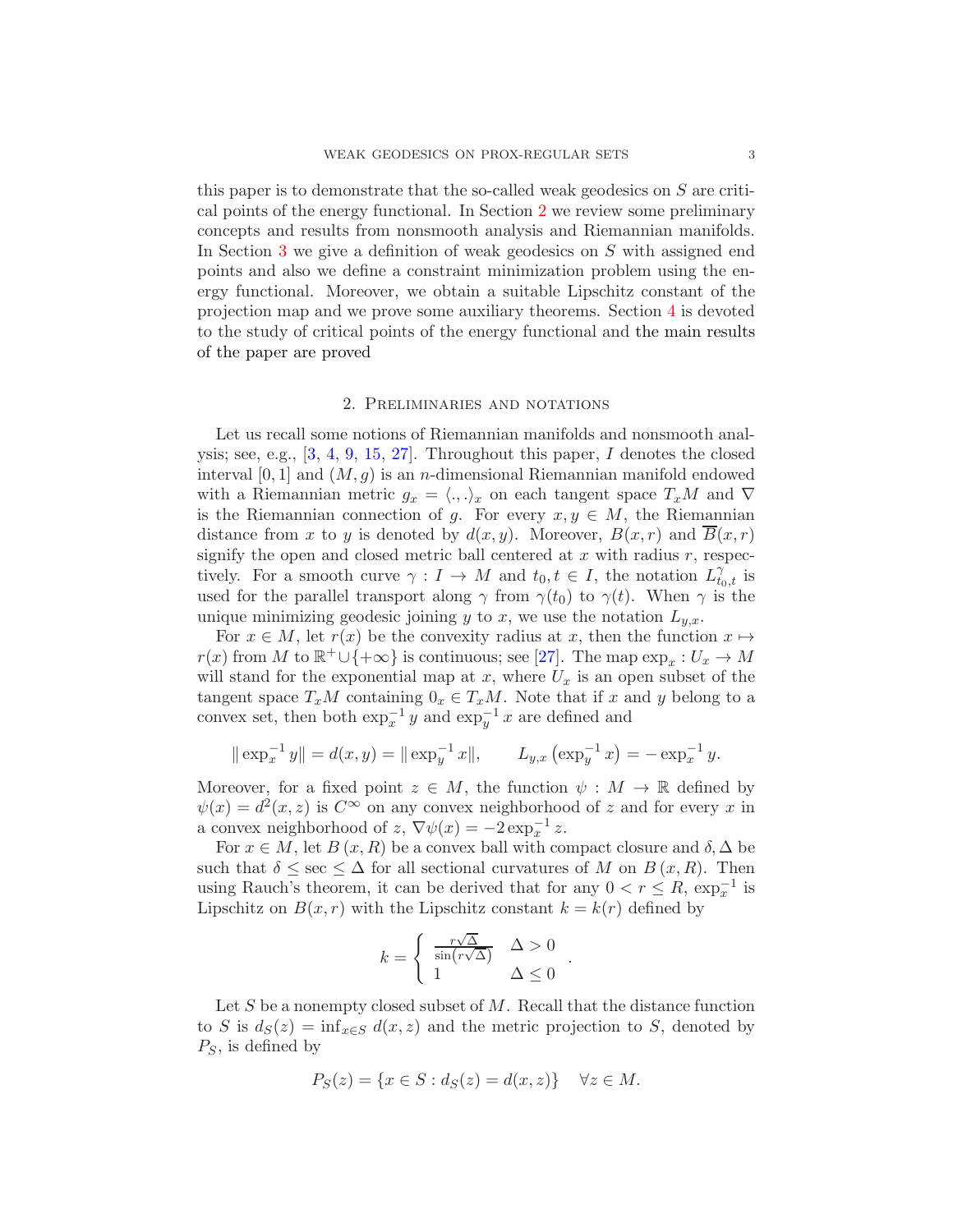The proximal normal cone to S at  $x \in S$ , is denoted by  $N_S^P(x)$  and  $\xi \in S$ .  $N_S^P(x)$  if and only if there exists  $\sigma > 0$  such that

$$
\langle \xi, \exp_x^{-1} y \rangle \le \sigma \, d^2(x, y),
$$

for every  $y \in U \cap S$ , where U is a convex neighborhood of x. Moreover, the Bouligand tangent cone to  $S$  at  $x$  is defined as

$$
T_S^B(x) := \left\{ \lim_{i \to \infty} \frac{\exp_x^{-1} z_i}{t_i} : z_i \in U \cap S, z_i \to x \text{ and } t_i \downarrow 0 \right\},\
$$

where U is a convex neighborhood of  $x$  in  $M$ .

Let  $f : M \to (-\infty, +\infty]$  be a lower semicontinuous function and  $x \in$  $dom(f) := \{y \in M : f(y) < \infty\}.$  The viscosity (or Fréchet) subdifferential of f at x, denoted by  $D^-f(x)$ , is the set

$$
D^-f(x) := \left\{ dg(x) : g \in C^1(M, \mathbb{R}), f - g \text{ attains a local minimum at } x \right\}.
$$

Using [\[4,](#page-20-12) Theorem 4.3],  $\xi \in D^-f(x) \subset T_xM$  if and only if

$$
\liminf_{v \to 0} \frac{\left(f \circ \exp_x\right)(v) - f(x) - \langle \xi, v \rangle_x}{\|v\|} \ge 0.
$$

It is worth mentioning that if f has a local minimum at x, then  $0 \in D^-f(x)$ .

Let us now take a brief look at the subject of prox-regular sets and present some of their properties. A closed subset S of M is prox-regular at  $\bar{x} \in S$ if there exist  $\varepsilon > 0$  and  $\sigma > 0$  such that  $B(\bar{x}, \varepsilon)$  is convex and for every  $x \in S \cap B(\bar{x}, \varepsilon)$  and  $v \in N_S^P(x)$  with  $||v|| < \epsilon$ ,

$$
\langle v, \exp_x^{-1} y \rangle \le \sigma \ d^2(x, y) \quad \forall \ y \in S \cap B(\bar{x}, \epsilon).
$$

Moreover,  $S$  is called prox-regular if it is prox-regular at each point of  $S$ ; for more details, see [\[18\]](#page-20-10).

In  $[26,$  Theorem 3.4, it was shown that for every prox-regular subset S of M there exists a continuous function  $\varphi : S \to [0,\infty)$  such that S is  $\varphi$ convex. Recall that a nonempty closed subset  $S \subset M$  is called  $\varphi$ -convex if for every  $x \in S$  and  $v \in N_S^P(x)$ 

$$
\langle v, \exp_x^{-1} y \rangle \le \varphi(x) \|v\| d^2(x, y),
$$

for every  $y \in U \cap S$ , where U is a convex neighborhood of x. Since we need to utilize the function  $\varphi$ , we prefer to work with  $\varphi$ -convex sets.

In [\[25\]](#page-21-9), we proved that for a closed  $\varphi$ -convex set S, the metric projection  $P<sub>S</sub>$  is locally Lipschitz on an open set containing S. Moreover,  $P<sub>S</sub>$  is directionally differentiable at each point  $x \in S$  and for every  $x \in S$  and  $v \in T_xM$ we have

(2.1) 
$$
\lim_{t \to 0^+} \frac{\exp_x^{-1} (P_S(\exp_x(tv)))}{t} = P_{T_S^B(x)}(v),
$$

where  $P_{T_S^B(x)}$  denotes the metric projection to the Bouligand tangent cone  $T_S^B(x)$ .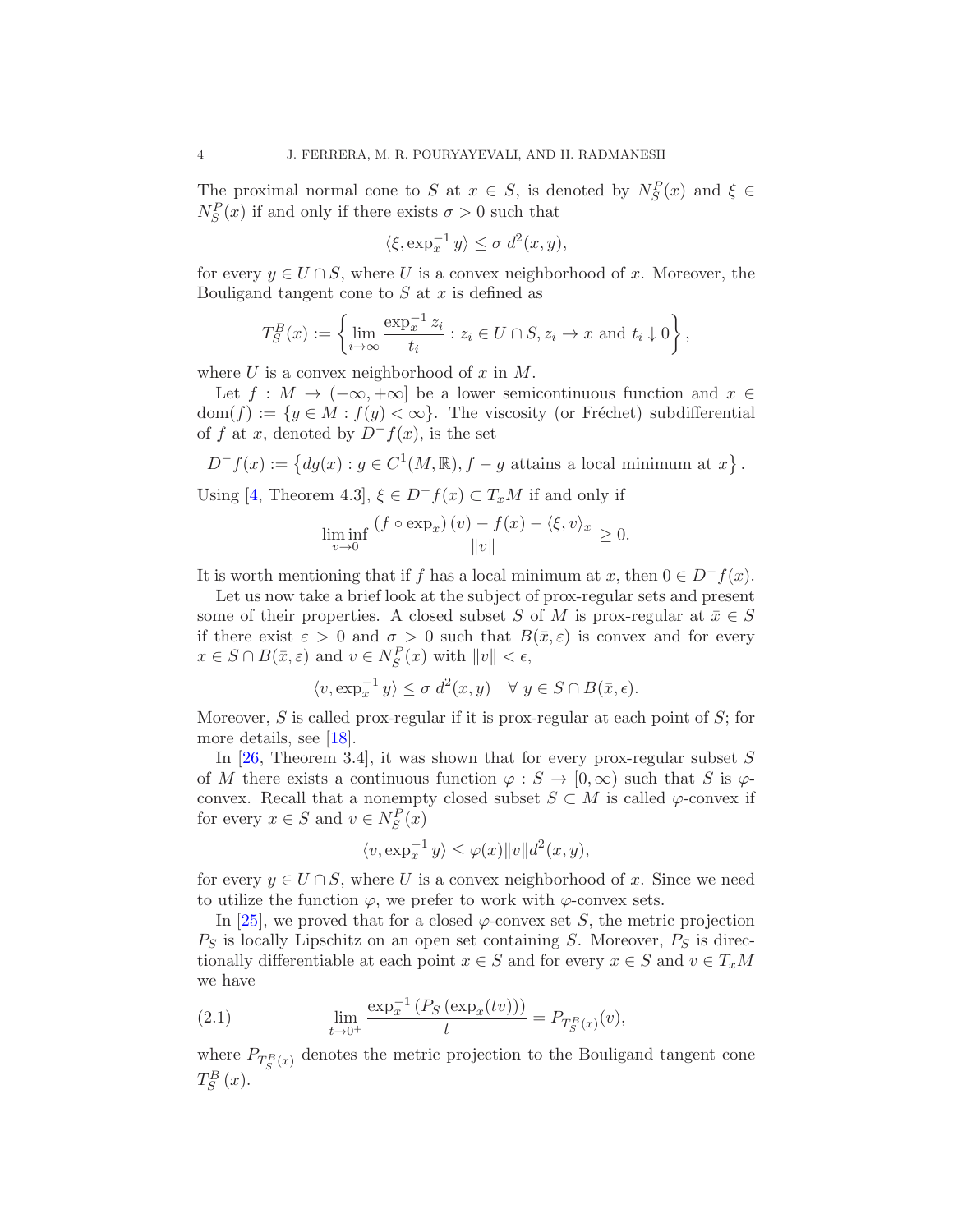### 3. Lipschitz constant of projection map

<span id="page-4-0"></span>Our first task in this section is to define weak geodesics on a prox-regular set and the energy functional on a suitable constraint and to study the lower semicontinuity of the energy functional.

In the case in which the prox-regular set S has  $C<sup>2</sup>$  boundary, we were able to obtain a necessary condition for a curve  $\gamma$  to be a minimizing curve between its endpoints in  $S$ , see  $[25,$  Theorem 6. In this situation, an admissible curve is a piecewise  $C^2$  curve  $\gamma: I \to M$  with nonzero derivatives that is entirely in  $S$ . When  $S$  is an arbitrary prox-regular set without any smoothness assumption on its boundary, the set of admissible curves needs to be considered more broadly. Since a prox-regular set is locally Lipschitz path connected, an admissible curve can be chosen among curves belonging to the Sobolev space  $W^{1,2}(I,M)$  or so-called  $H^1$ -curves. An  $H^1$ -curve  $\gamma: I \to M$  can be considered as an absolutely continuous curve for which  $\dot{\gamma}(t)$  exists for almost all  $t \in I$  and  $\int_0^1 ||\dot{\gamma}(t)||^2 dt < \infty$ , see [\[19\]](#page-20-13).

In order to remind the Sobolev space of manifold valued curves, we present the following proposition which is a slight modification of [\[32,](#page-21-11) Lemma B.5]. By  $C^0(I, M)$  we denote the space of continuous curves, endowed with the metric  $d_{\infty}(\gamma, \eta) = \sup_{t \in I} d(\gamma(t), \eta(t))$  and  $C^{\infty}(I, M)$  denotes the set of smooth curves. For more details about Sobolev spaces, see for instance [\[1\]](#page-20-14).

Let  $(U_{\alpha}, \phi_{\alpha})_{\alpha \in A}$  be an atlas on M and  $\Phi : M \to \mathbb{R}^{2n+1}$  be an embedding which exists by the Whitney theorem.

<span id="page-4-1"></span>**Proposition 3.1.** *Let*  $k \in \mathbb{N}$  *and*  $1 \leq p < \infty$  *be such that*  $kp > 1$ *. Then for*  $\gamma \in C^0(I,M)$  the following statements are equivalent:

- (i)  $\phi_{\alpha} \circ \gamma \in W^{k,p}(\gamma^{-1}(U_{\alpha}), \mathbb{R}^n)$  for all  $\alpha$ ;
- (ii)  $\Phi \circ \gamma \in W^{k,p} (I, \mathbb{R}^{2n+1})$ ;

(iii)  $\gamma = \exp_c(V)$  *for some*  $c \in C^{\infty}(I, M)$  *and*  $V \in W^{k,p}(I, \gamma^{-1}TM)$ ,

*where*  $\gamma^{-1}TM$  *denotes the pullback bundle of* TM *by*  $\gamma$ *.* 

According to the previous proposition, the Sobolev space  $W^{k,p}(I, M)$  of curves on  $M$  is defined as the set of continuous curves that satisfy these equivalent statements. In the case  $k = 0$  and  $p = 2$ , we consider the space  $L^2(I, M)$  as

$$
L^{2}(I,M) := \left\{ \gamma : I \to M : \Phi \circ \gamma \in L^{2}\left( I, \mathbb{R}^{2n+1} \right) \right\},\
$$

with the topology given by the following convergence criteria:

$$
\gamma_i \to \gamma
$$
 in  $L^2(I, M)$   $\Leftrightarrow \Phi \circ \gamma_i \to \Phi \circ \gamma$  in  $L^2(I, \mathbb{R}^{2n+1})$ .

The Sobolev space  $W^{1,2}(I,M)$  usually denotes by  $H^1(I,M)$  and as known it is a Hilbert manifold. Moreover, the Sobolev space  $H^1(I, \gamma^{-1}TM)$  is a Hilbert space containing all continuous vector fields  $V : I \rightarrow M$  along  $\gamma$ with the properties that

$$
\int_0^1 \|V(t)\|^2 dt < \infty \quad \text{and} \quad \int_0^1 \|D_t V(t)\|^2 dt < \infty.
$$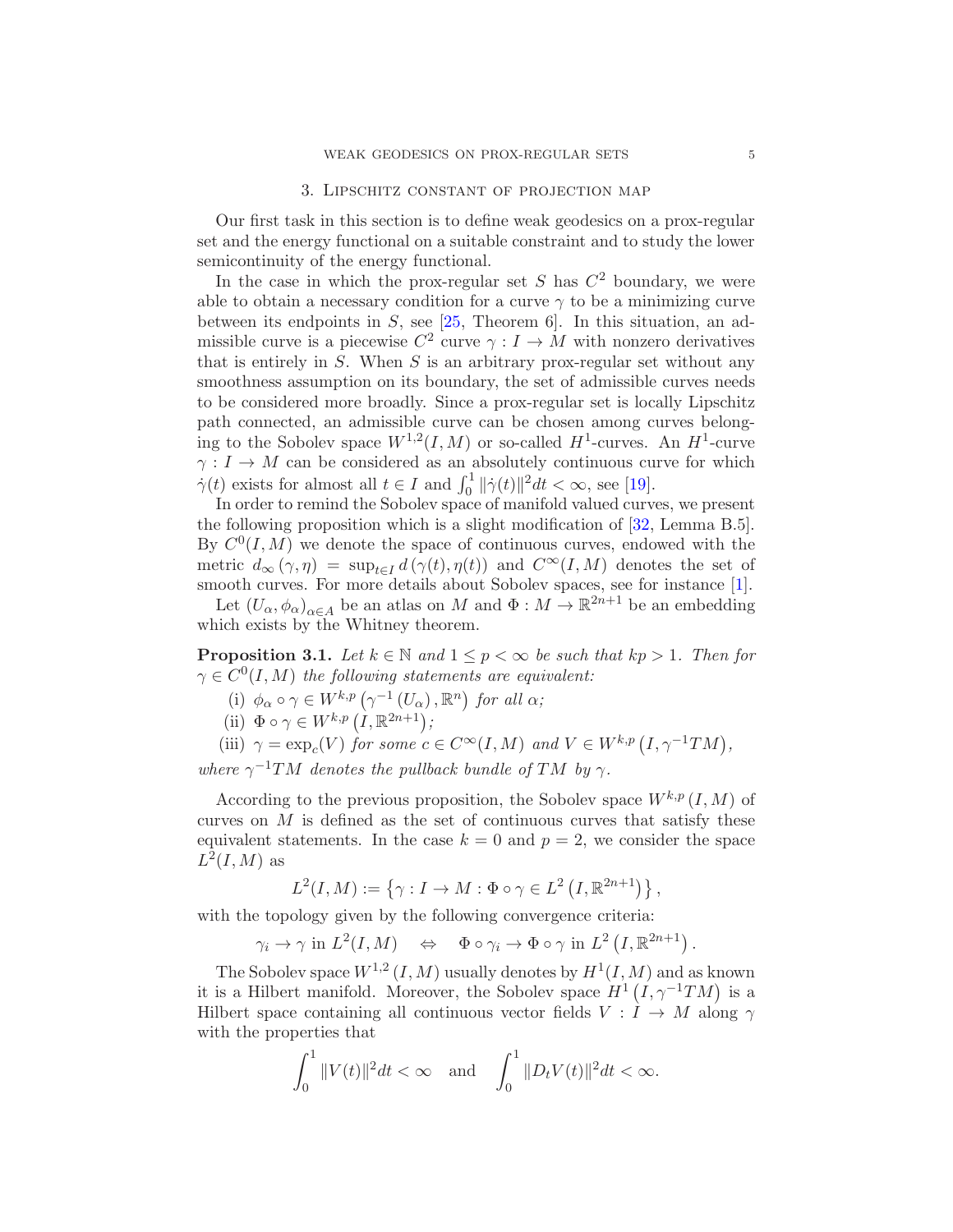Note that for  $V \in H^1(I, \gamma^{-1}TM)$ , the weak covariant derivative of V, denoted by  $D_t V$ , is defined as

$$
D_t V := k_{TM} \circ DV,
$$

where  $DV: I \to \mathbb{R} \otimes TTM$  is the weak derivative of V and  $k_{TM}: TTM \to$ TM is the connection map on the tangent bundle TM. Since  $||D_tV(t)||_{\gamma(t)} \leq$  $\|DV(t)\|_{\gamma(t)}$ , we have  $D_tV \in L^2(I, \gamma^{-1}TM)$ ; see [\[11,](#page-20-15) [12\]](#page-20-16).

Now let  $S$  be a closed and connected prox-regular subset of  $M$  and  $U$ be an open neighborhood of  $S$  on which  $P_S$  is single-valued and locally Lipschitz. In order to obtain a necessary condition for a curve  $\gamma$  to be a minimizing curve between its endpoints, we consider the set of admissible curves as follows:

$$
\mathcal{A} = \mathcal{A}_{x,y} := \left\{ \gamma \in H^1(I,M) : \gamma(t) \in S, \ \forall t \in I, \gamma(0) = x, \gamma(1) = y \right\}.
$$

Since  $S$  is locally Lipschitz path connected,  $A$  is nonempty. Note that without considering the constraint " $\gamma(t) \in S$ ,  $\forall t \in I$ ", the set  $\mathcal{A}_{x,y}$  is a submanifold of  $H^1(I, M)$  and with the distance deduced from the Riemannian metric on  $H^1(I, M)$ ,  $\mathcal{A}_{x,y}$  is a complete metric space, see [\[19\]](#page-20-13).

Motivated by  $[25,$  Theorem 6 and  $[8]$ , we introduce a weak geodesic on S as follows:

**Definition 3.2.** *A continuous curve*  $\gamma : I \to M$ *, is called a weak geodesic on S joining*  $x, y \in S$  *if*  $\gamma(0) = x$ ,  $\gamma(1) = y$  *and* 

(a) 
$$
\gamma(t) \in S \quad \forall t \in I;
$$
  
\n(b)  $\gamma \in W^{2,2}(I,M);$   
\n(c)  $D_t \dot{\gamma}(t) \in N_S^P(\gamma(t))$  a. e.  $t \in I.$ 

It is worth mentioning that when  $S$  is considered to be all of  $M$  or  $S$  is a  $C^2$ -submanifold of M possibly with boundary, this definition corresponds to the usual definition of geodesics.

We intend to characterize weak geodesics on  $S$  as nonsmooth critical points of the energy functional defined on the space  $L^2(I, M)$ . We define the energy functional as follows,

$$
f: L^{2}(I, M) \to \mathbb{R} \cup \{+\infty\}
$$

$$
f(\gamma) = \begin{cases} \frac{1}{2} \int_{0}^{1} ||\dot{\gamma}(t)||^{2} dt & \gamma \in \mathcal{A} \\ +\infty & \gamma \in L^{2}(I, M) \setminus \mathcal{A}, \end{cases}
$$

and we consider the optimization problem  $\min_{\gamma \in L^2(I,M)} f$ . In the following proposition, we present some topological properties of  $A$  and the energy functional  $f$ .

Proposition 3.3. *The admissible set* A *is closed in* L 2 (I, M) *and the energy functional* f *is lower semicontinuous.*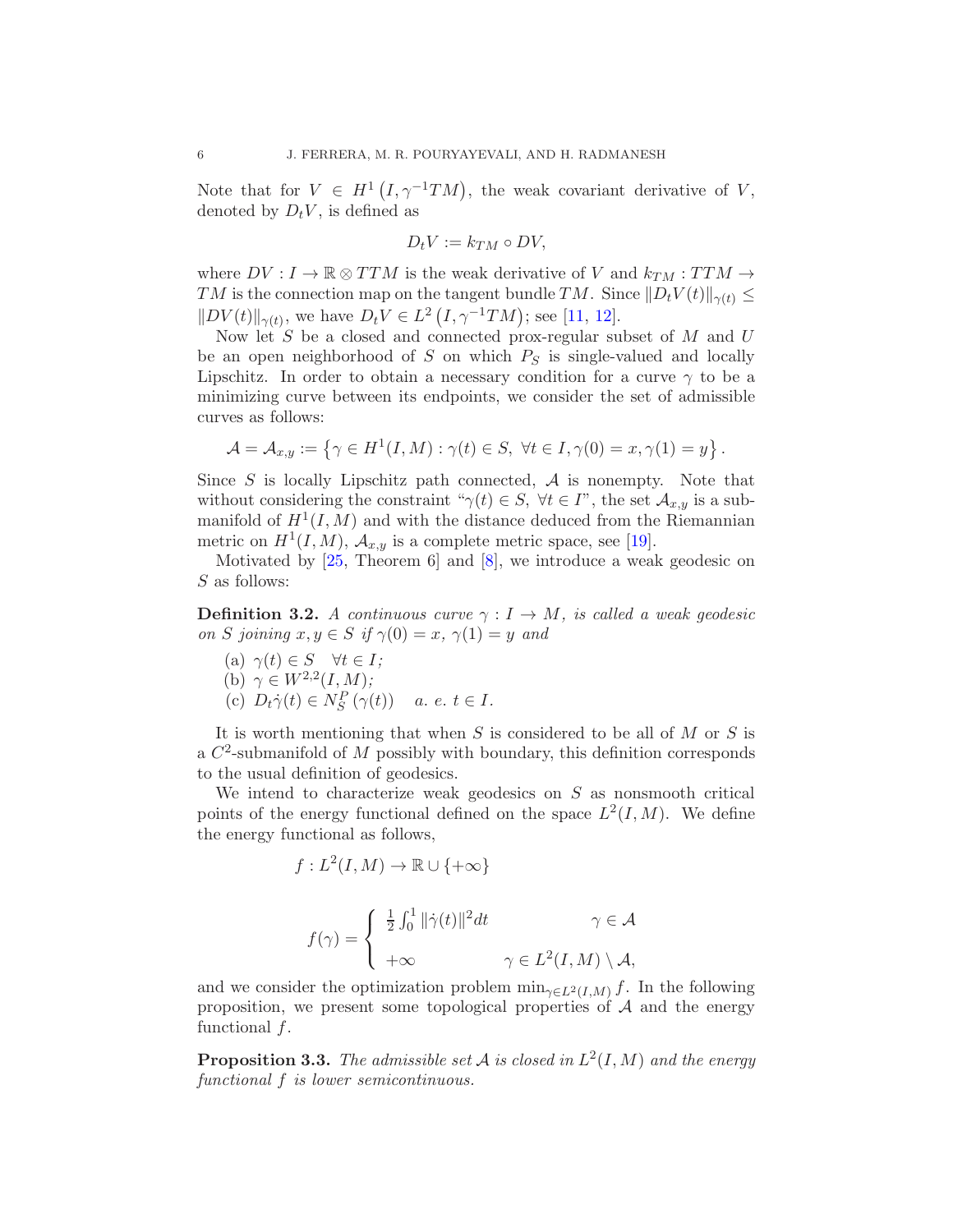*Proof.* In order to use the continuity of  $P_S$ , we consider a subset  $\mathcal D$  of  $H^1(I,M)$  as

$$
\mathcal{D} = \left\{ \gamma \in H^1(I, M) : \gamma(t) \in U, \ \forall t \in I \right\}.
$$

Using (iii) of Proposition [3.1,](#page-4-1) it can be proved that  $D$  is open in  $H^1(I, M)$ . On the other hand, since  $\|\Phi \circ \gamma\|_{L^2} \le \|\Phi \circ \gamma\|_{H^1}$  for every  $\gamma \in H^1(I, M)$ , it follows that  $\mathcal D$  is open in  $L^2(I, M)$ .

We now define the functional map  $P_S : \mathcal{D} \to \mathcal{D}$  by  $P_S(\gamma)(t) := P_S(\gamma(t))$ for all  $t \in I$ . Since the metric projection  $P_S$  is locally Lipschitz on U, the map  $P_S: \mathcal{D} \to \mathcal{D}$  is well defined. We claim that  $P_S: \mathcal{D} \to \mathcal{D}$  is continuous. Indeed, let  $\gamma_n$  be a sequence in D such that  $d_{\infty}(\gamma_n, \gamma) \to 0$ . Since  $P_S$  is locally Lipschitz on U and Im ( $\gamma$ ) is compact, there exists  $l > 0$  such that

$$
d(P_S(\gamma_n(t)), P_S(\gamma(t))) \leq ld(\gamma_n(t), \gamma(t)) \leq ld_\infty(\gamma_n, \gamma),
$$

for all  $t \in I$ . This implies that  $d_{\infty}(P_S(\gamma_n), P_S(\gamma)) \to 0$  and then  $P_S(\gamma_n) \to$  $P_S(\gamma)$  in  $L^2(I, M)$ .

We now define the map  $g: \mathcal{D} \to \mathbb{R} \times M \times M$  as

$$
g(\gamma) := (d_{\infty}(\gamma, P_S(\gamma)), \gamma(0), \gamma(1)),
$$

hence g is continuous and then  $\mathcal{A} = g^{-1}\{(0, x, y)\}\$ is closed. Therefore the characteristic function  $1_{\mathcal{A}}$  of  $\mathcal{A}$  is lower semicontinuous. Then as a product of a nonnegative continuous function and a lower semicontinuous function, f is lower semicontinuous, because  $f = E \times 1_A$  where  $E : H^1(I, M) \to \mathbb{R}$  is a smooth functional (see [\[19\]](#page-20-13)) defined by

$$
E(\gamma) := \frac{1}{2} \int_0^1 ||\dot{\gamma}(t)||^2 dt.
$$

We now improve the Lipschitz constant of  $P<sub>S</sub>$  obtained in [\[25\]](#page-21-9) and then we prove some auxiliary theorems that are used in the proof of main results of the paper in Section [4.](#page-15-0)

Let S be a nonempty, closed and  $\varphi$ -convex subset of M and using [\[25,](#page-21-9) Theorm 4, let U be an open set containing S such that  $P<sub>S</sub>$  is single-valued and locally Lipschitz on U. For simplicity, we use the notation  $\phi_x := \exp_x^{-1}$ .

<span id="page-6-0"></span>**Lemma 3.4.** For every  $x_0 \in M$  there exist  $R > 0$  and  $C > 0$  such that the *Lipschitz constant* A *of*

$$
L_{y,x} \circ \phi_y - \phi_x : B(x_0, R) \to T_xM,
$$

*satisfies*  $A \leq Cd(x, y)$  *for every*  $x, y \in B(x_0, R)$ *.* 

*Proof.* Let  $x_0 \in M$  and  $U$  be a convex neighborhood of  $x_0$ . It is enough to prove that there exist  $R > 0$  and  $C > 0$  such that the norm of

$$
L_{y,x} \circ D\phi_y(z) - D\phi_x(z) : T_zM \to T_xM,
$$

is bounded by  $Cd(x, y)$  for every  $x, y, z \in B(x_0, R)$ . The function

$$
J: \mathcal{U} \times \mathcal{U} \times T\mathcal{U} \rightarrow T\mathcal{U}
$$

 $\Box$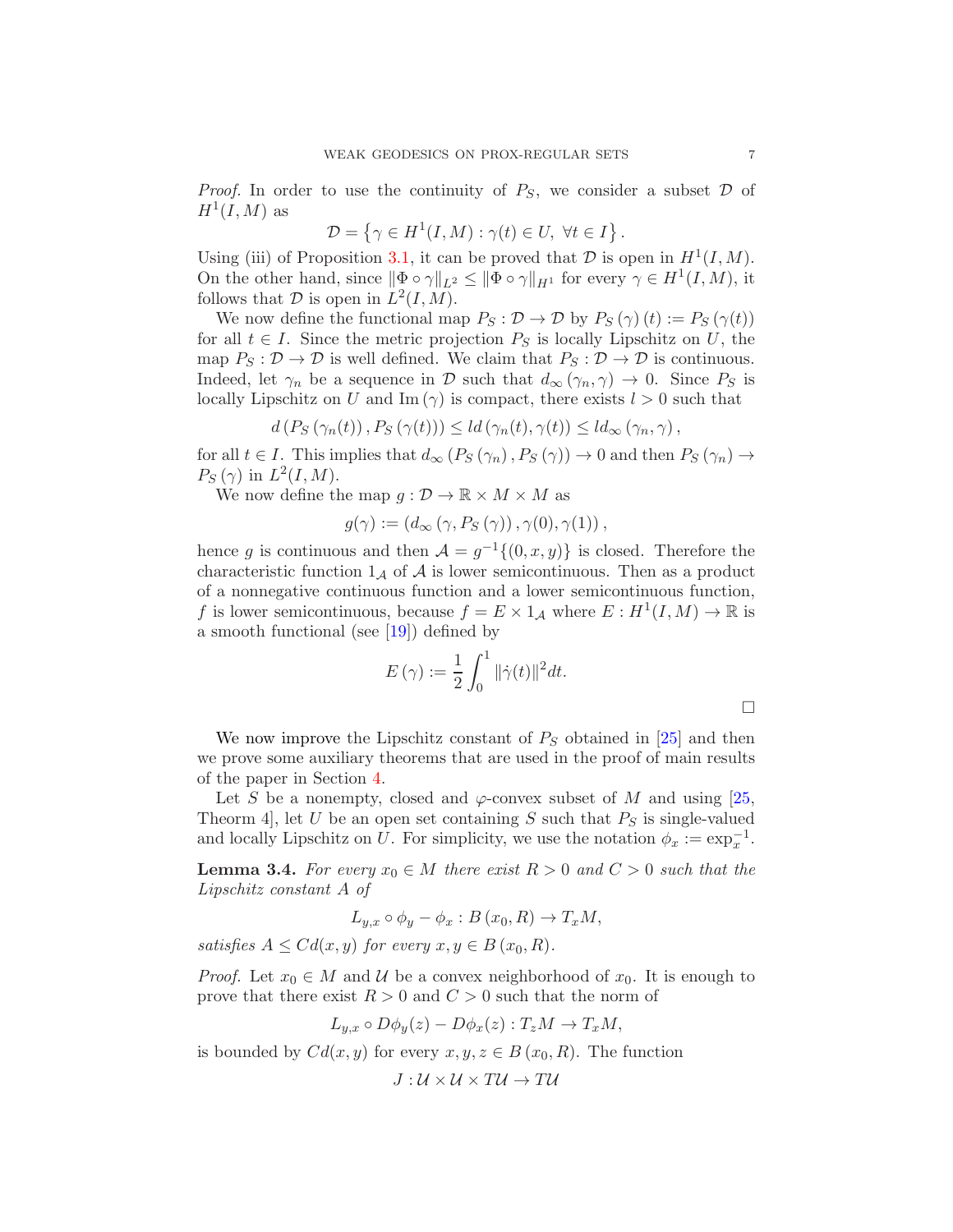defined by

$$
J(x, y, (z, h_z)) = L_{y,x} \circ D\phi_y(z) (h_z) - D\phi_x(z) (h_z)
$$

is  $C^{\infty}$ . Indeed, the map  $exp^{-1}$  is differentiable as a function defined on  $U \times U$ , and the parallel transport is the solution of an ordinary differential equation which depends  $C^{\infty}$ -wise on the initial data x, y, and consequently itself depends  $C^{\infty}$ -wise on  $x, y$ .

Hence there exist  $R > 0$  and  $C_0 > 0$  such that  $||DJ(x, y, (z, h_z))|| \le$  $C_0$ , provided that  $x, y, z \in B(x_0, R)$  and  $||h_z|| \leq R$ , this implies that  $||DJ(x, y, (z, h_z))|| \leq \frac{C_0}{R} = C$  provided that  $x, y, z \in B(x_0, R)$  and  $||h_z|| \leq$ 1, and consequently

$$
d^* (J (x_1, y_1, (z_1, h_1)), J (x_2, y_2, (z_2, h_2))) \le
$$
  

$$
C (d (x_1, x_2) + d (y_1, y_2) + d^* ((z_1, h_1), (z_2, h_2))),
$$

provided that  $x_i, y_i, z_i \in B(x_0, R)$  and  $||h_i|| \leq 1$ ,  $i = 1, 2$ , where  $d^*$  is the distance induced in TM. Particularizing  $x_1 = x_2 = y_2 = x$ ,  $y_1 = y$ ,  $z_1 = z_2 = z$  and  $h_1 = h_2 = h$ , we deduce

$$
||L_{y,x} \circ D\phi_y(z)(h) - D\phi_x(z)(h)|| = ||J(x,y,(z,h))|| \leq Cd(x,y),
$$

for every  $x, y, z \in B(x_0, R)$  and  $||h|| \leq 1$ . Thus

<span id="page-7-1"></span>
$$
||L_{y,x} \circ D\phi_y(z) - D\phi_x(z)|| \leq C d(x,y).
$$

 $\Box$ 

We denote  $\tilde{x} = P_S(x)$  and  $\tilde{y} = P_S(y)$  for  $x, y \in U$ . We also shortened  $L = L_{\tilde{u},\tilde{x}}$ .

<span id="page-7-0"></span>**Theorem 3.5.** *If*  $S \subset M$  *is*  $\varphi$ -convex and  $x_0 \in S$ , then there exist  $R > 0$ *and*  $C > 0$  *such that for every*  $0 < r < R$  *and*  $x, y \in B(x_0, r)$ 

(3.1) 
$$
d\left(\tilde{x}, \tilde{y}\right) \leq \frac{k\left(\tilde{x}\right)}{1 - \beta - \alpha} d(x, y),
$$

*where*  $k(\tilde{x})$  *is the Lipschitz constant of*  $\phi_{\tilde{x}}$  *on a convex ball*  $B(\tilde{x}, \sigma)$  *containing*  $x, y, \beta = \beta(x, y) := \varphi(\tilde{x})d(x, \tilde{x}) + \varphi(\tilde{y})d(y, \tilde{y})$ *, and*  $\alpha = \alpha(y) :=$  $Cd(y,\tilde{y})$ .

*Proof.* Let  $x_0 \in S$  and  $R_0 > 0$ ,  $C > 0$  be the constants obtained from Lemma [3.4](#page-6-0) and let  $R_0$  be small enough such that  $B(x_0, R_0)$  is convex with compact closure and  $B(x_0, R_0) \subset U$ . We put  $\overline{\varphi} := \max_{x \in S \cap \overline{B(x_0, R_0)}} \varphi(x)$ and  $\bar{r} := \min_{x \in S \cap \overline{B(x_0, R_0)}} r(x)$  and then we define

$$
R := \min\left\{\frac{R_0}{2}, \frac{\bar{r}}{3}, \frac{1}{2\bar{\varphi} + C}\right\}.
$$

We now assume that  $0 < r < R$  and  $x, y \in B(x_0, r)$ . Hence  $x, y, \tilde{x}, \tilde{y} \in \mathbb{R}$  $B(x_0, R_0)$  and we have that

$$
\langle \phi_{\tilde{x}}(x), \phi_{\tilde{x}}(\tilde{y}) \rangle_{\tilde{x}} \leq \varphi(\tilde{x}) \|\phi_{\tilde{x}}(x)\| d^2(\tilde{x}, \tilde{y}),
$$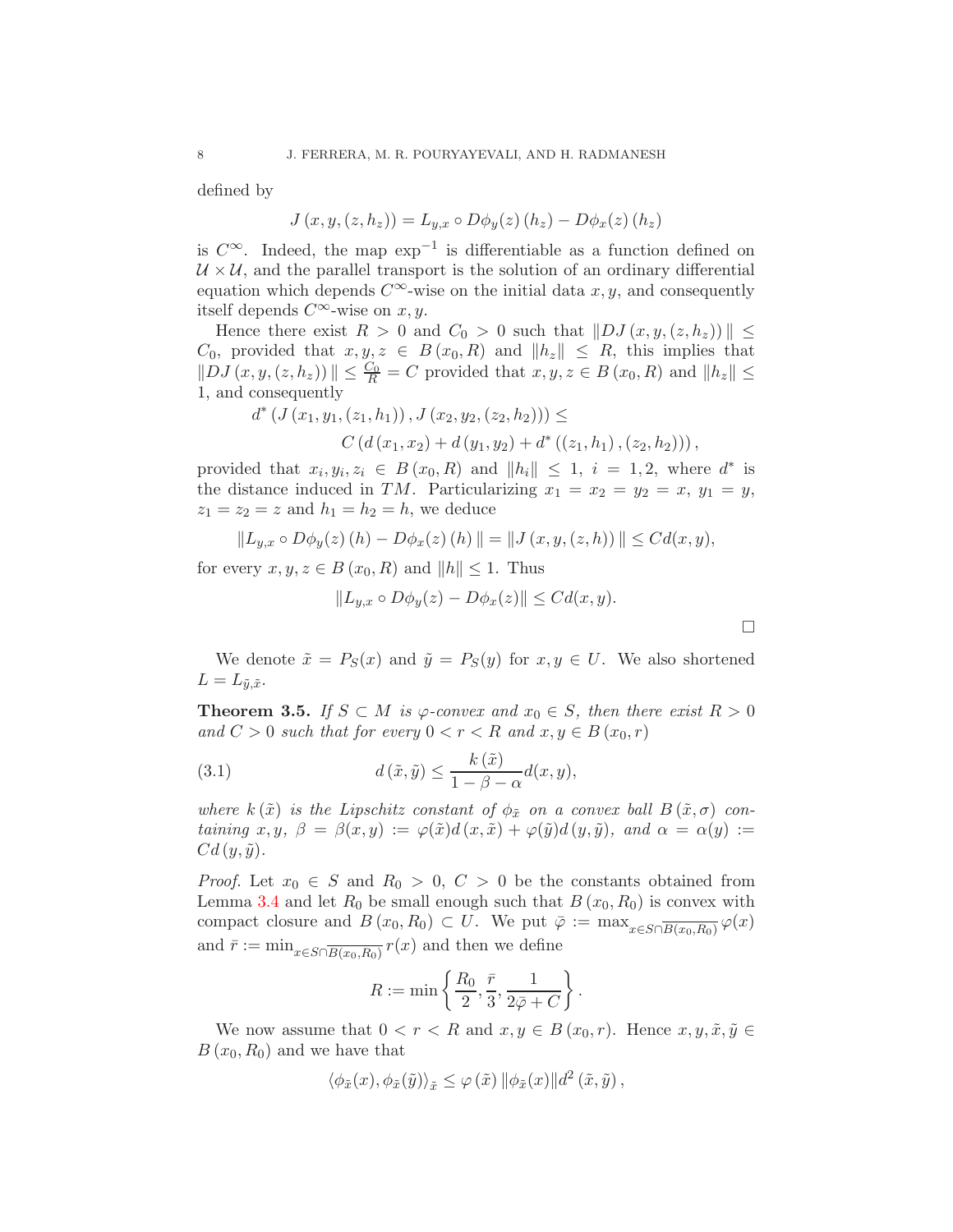and

$$
\langle \phi_{\tilde{y}}(y), \phi_{\tilde{y}}(\tilde{x}) \rangle_{\tilde{y}} \le \varphi(\tilde{y}) \|\phi_{\tilde{y}}(y)\| d^2(\tilde{x}, \tilde{y}).
$$

As inner product is invariant throughout parallel transport, we have also

$$
\langle \phi_{\tilde{y}}(y), \phi_{\tilde{y}}(\tilde{x}) \rangle_{\tilde{y}} = \langle L(\phi_{\tilde{y}}(y)), L(\phi_{\tilde{y}}(\tilde{x})) \rangle_{\tilde{x}}.
$$

As  $L(\phi_{\tilde{y}}(\tilde{x})) = -\phi_{\tilde{x}}(\tilde{y}),$  we deduce

$$
\langle L(\phi_{\tilde{y}}(y)), -\phi_{\tilde{x}}(\tilde{y})\rangle_{\tilde{x}} \leq \varphi(\tilde{y}) \|\phi_{\tilde{y}}(y)\| d^2(\tilde{x}, \tilde{y}),
$$

and consequently

$$
\langle \phi_{\tilde{x}}(x) - L(\phi_{\tilde{y}}(y)), \phi_{\tilde{x}}(\tilde{y}) \rangle_{\tilde{x}} \leq (\varphi(\tilde{x}) \|\phi_{\tilde{x}}(x)\| + \varphi(\tilde{y}) \|\phi_{\tilde{y}}(y)\|) d^2(\tilde{x}, \tilde{y})
$$
  
=  $\beta d^2(\tilde{x}, \tilde{y}),$ 

where  $\beta = \beta(x, y) = \varphi(\tilde{x}) \|\phi_{\tilde{x}}(x)\| + \varphi(\tilde{y}) \|\phi_{\tilde{y}}(y)\|$ . Hence

$$
\beta d^2(\tilde{x}, \tilde{y}) \ge \langle \phi_{\tilde{x}}(x) - L(\phi_{\tilde{y}}(y)) - \phi_{\tilde{x}}(\tilde{y}), \phi_{\tilde{x}}(\tilde{y}) \rangle_{\tilde{x}} + d^2(\tilde{x}, \tilde{y}),
$$

since  $\|\phi_{\tilde{x}}(\tilde{y})\|=d\,(\tilde{x}, \tilde{y}).$  This implies

$$
(1 - \beta)d^{2}(\tilde{x}, \tilde{y}) \leq \langle -\phi_{\tilde{x}}(x) + L(\phi_{\tilde{y}}(y)) + \phi_{\tilde{x}}(\tilde{y}), \phi_{\tilde{x}}(\tilde{y}) \rangle_{\tilde{x}} \leq || -\phi_{\tilde{x}}(x) + L(\phi_{\tilde{y}}(y)) + \phi_{\tilde{x}}(\tilde{y}) || d(\tilde{x}, \tilde{y}),
$$

therefore

$$
(1 - \beta)d(\tilde{x}, \tilde{y}) \leq || - \phi_{\tilde{x}}(x) + L(\phi_{\tilde{y}}(y)) + \phi_{\tilde{x}}(\tilde{y})||
$$
  
\n
$$
\leq || - \phi_{\tilde{x}}(x) + \phi_{\tilde{x}}(y)|| + || - \phi_{\tilde{x}}(y) + L(\phi_{\tilde{y}}(y)) + \phi_{\tilde{x}}(\tilde{y})||
$$
  
\n
$$
\leq k(\tilde{x})d(x, y) + || - \phi_{\tilde{x}}(y) + L(\phi_{\tilde{y}}(y)) + \phi_{\tilde{x}}(\tilde{y})||,
$$

where  $k(\tilde{x})$  is the Lipschitz constant of  $\phi_{\tilde{x}}$  on  $B(\tilde{x}, 3r) \subset B(\tilde{x}, \bar{r})$ . Following with the second term, we have

$$
\| - \phi_{\tilde{x}}(y) + L(\phi_{\tilde{y}}(y)) + \phi_{\tilde{x}}(\tilde{y}) \| = \| (L \circ \phi_{\tilde{y}} - \phi_{\tilde{x}}) (y) - (L \circ \phi_{\tilde{y}} - \phi_{\tilde{x}}) (\tilde{y}) \| \leq Ad (y, \tilde{y}),
$$

and consequently

$$
(1 - \beta)d(\tilde{x}, \tilde{y}) \le k(\tilde{x})d(x, y) + Ad(y, \tilde{y}),
$$

where  $A$  is the Lipschitz constant of

$$
L \circ \phi_{\tilde{y}} - \phi_{\tilde{x}} : B(x_0, R) \to T_{\tilde{x}}M.
$$

Using Lemma [3.4,](#page-6-0)  $A \leq Cd(\tilde{x}, \tilde{y})$  and we deduce

$$
(1 - \beta)d(\tilde{x}, \tilde{y}) \leq k(\tilde{x})d(x, y) + \alpha d(\tilde{x}, \tilde{y}),
$$

where  $\alpha = C d(y, \tilde{y})$ . Our choice of R and r implies that  $1 - \beta - \alpha > 0$  and then we get the result. Indeed, we have

$$
\beta + \alpha = \varphi(\tilde{x})d(x, \tilde{x}) + \varphi(\tilde{y})d(y, \tilde{y}) + Cd(y, \tilde{y})
$$
  
\n
$$
\leq \bar{\varphi}d(x, x_0) + \bar{\varphi}d(y, x_0) + Cd(y, x_0)
$$
  
\n
$$
\leq (2\bar{\varphi} + C)r < 1,
$$

since  $x_0 \in S$ .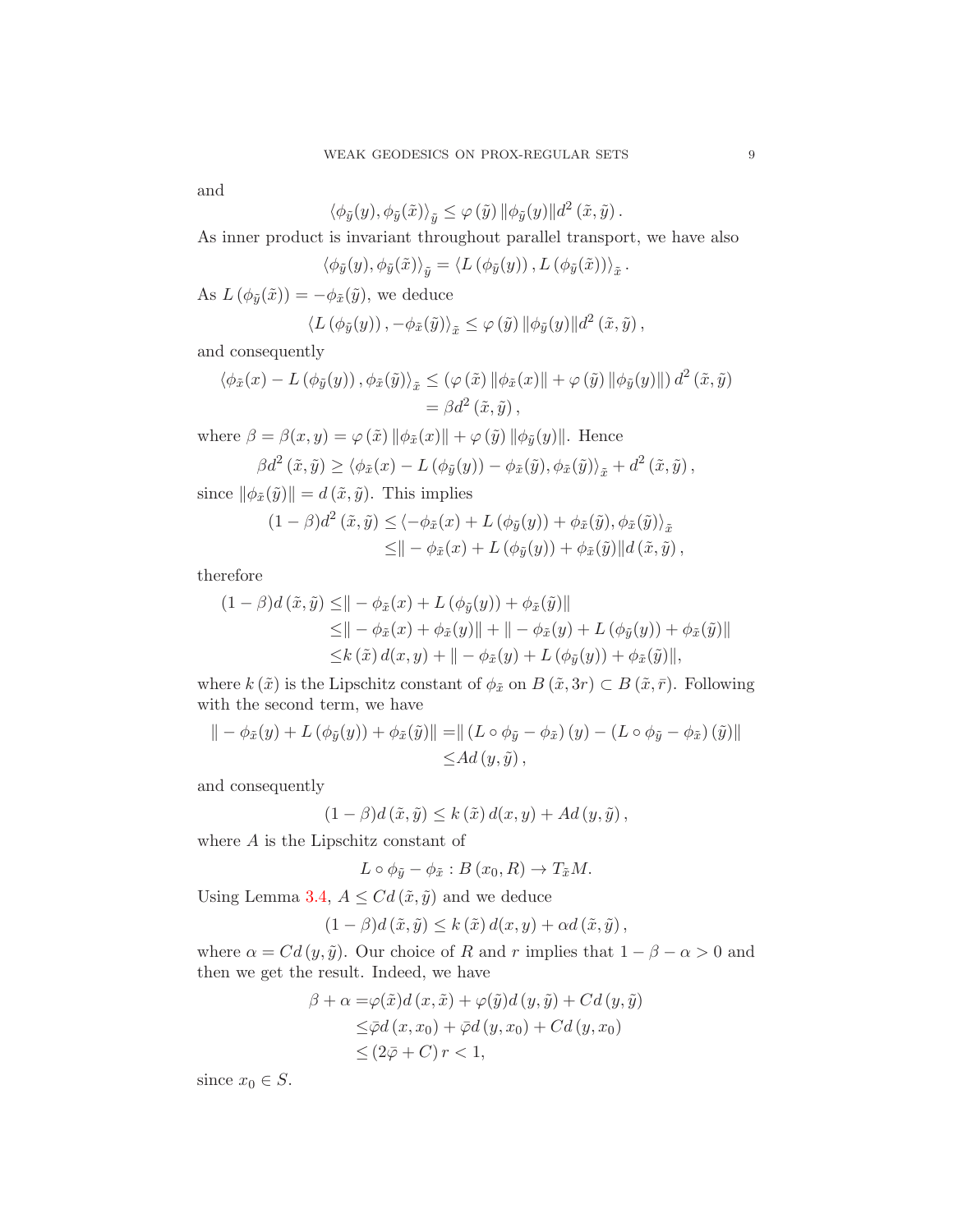$\Box$ 

**Corollary 3.6.** *Let*  $S \subset M$  *be*  $\varphi$ -convex and  $x_0 \in S$ *. Then for every*  $\varepsilon > 0$ *there exists*  $R > 0$  *such that* 

$$
P_S: B(x_0, R) \to S
$$

*has Lipschitz constant less or equal than*  $1 + \varepsilon$ *.* 

Let  $\gamma \in H^1(I, M)$  be such that  $\gamma(t) \in S$  for all  $t \in I$  and V be a vector field along  $\gamma$  such that  $V \in H^1(I, \gamma^{-1}TM)$ . We define

$$
P_{\gamma(t)}V(t):=P_{T^B_S(\gamma(t))}V(t),\qquad\forall\ t\in I,
$$

where  $T_S^B(\gamma(t))$  is the Bouligand tangent cone to S at the point  $\gamma(t)$ . Using [\[25,](#page-21-9) Theorem 4.2], we have  $P_{\gamma}V \in H^1(I, \gamma^{-1}TM)$  and

$$
||P_{\gamma(t)}V(t)|| = \lim_{s \to 0^+} \frac{d\left(\gamma(t), P_S\left(\exp_{\gamma(t)} sV(t)\right)\right)}{s}.
$$

We now consider a variation  $\Gamma$  of  $\gamma$  defined as follows

 $\Gamma_s(t) := \exp_{\gamma(t)}(sV(t)), \quad \forall t \in I, s \geq 0,$ 

and for sufficiently small s, we define  $\tilde{\Gamma}_s(t) := P_S(\Gamma_s(t))$  for all  $t \in I$ . Hence  $\Gamma_s, \tilde{\Gamma}_s \in H^1(I, M).$ 

To proceed, we need to estimate the following statement from below

$$
\liminf_{s \to 0^+} \frac{f(\Gamma_s) - f(\tilde{\Gamma}_s)}{s}.
$$

Let Im( $\gamma$ ) denote the image of  $\gamma$  and  $\rho := \max_{t \in I} ||V(t)||$ .

<span id="page-9-1"></span>**Theorem 3.7.** *Let*  $\gamma \in H^1(I, M)$  *be such that*  $\gamma(t) \in S$  *for all*  $t \in I$  *and* V *be a vector field along*  $\gamma$  *such that*  $V \in H^1(I, \gamma^{-1}TM)$ *. Then there exists a piecewise constant function*  $\tau: I \to \mathbb{R}$  *such that* 

$$
\begin{aligned} \liminf_{s \to 0^+} \ & \frac{\frac{1}{2} \int_0^1 \| \dot{\Gamma}_s(t) \|^2 dt - \frac{1}{2} \int_0^1 \| \dot{\tilde{\Gamma}}_s(t) \|^2 dt}{s} \geq \\ & \qquad \qquad - \int_0^1 \left( \varphi(\gamma) + \tau \right) \| V - P_\gamma V \| \| \dot{\gamma} \|^2 dt. \end{aligned}
$$

*Proof.* We first show that there exists a piecewise constant function  $\tau$  on I such that for all sufficiently small s and for almost all  $t \in I$ ,

<span id="page-9-0"></span>(3.2) 
$$
\|\dot{\tilde{\Gamma}}_s(t)\| \leq \frac{K(s)}{1 - \left(2\varphi\left(\tilde{\Gamma}_s(t)\right) + \tau(t)\right) d\left(\tilde{\Gamma}_s(t), \Gamma_s(t)\right)} \|\dot{\Gamma}_s(t)\|,
$$

where K is a function with the property that  $K \to 1$  as  $s \to 0^+$ .

Indeed, using Theorem [3.5](#page-7-0) and the compactness of  $\text{Im}(\gamma)$ , there exist finitely many points  $x_1, \ldots, x_m \in \text{Im}(\gamma)$  and some constants  $R_i > 0, C_i > 0$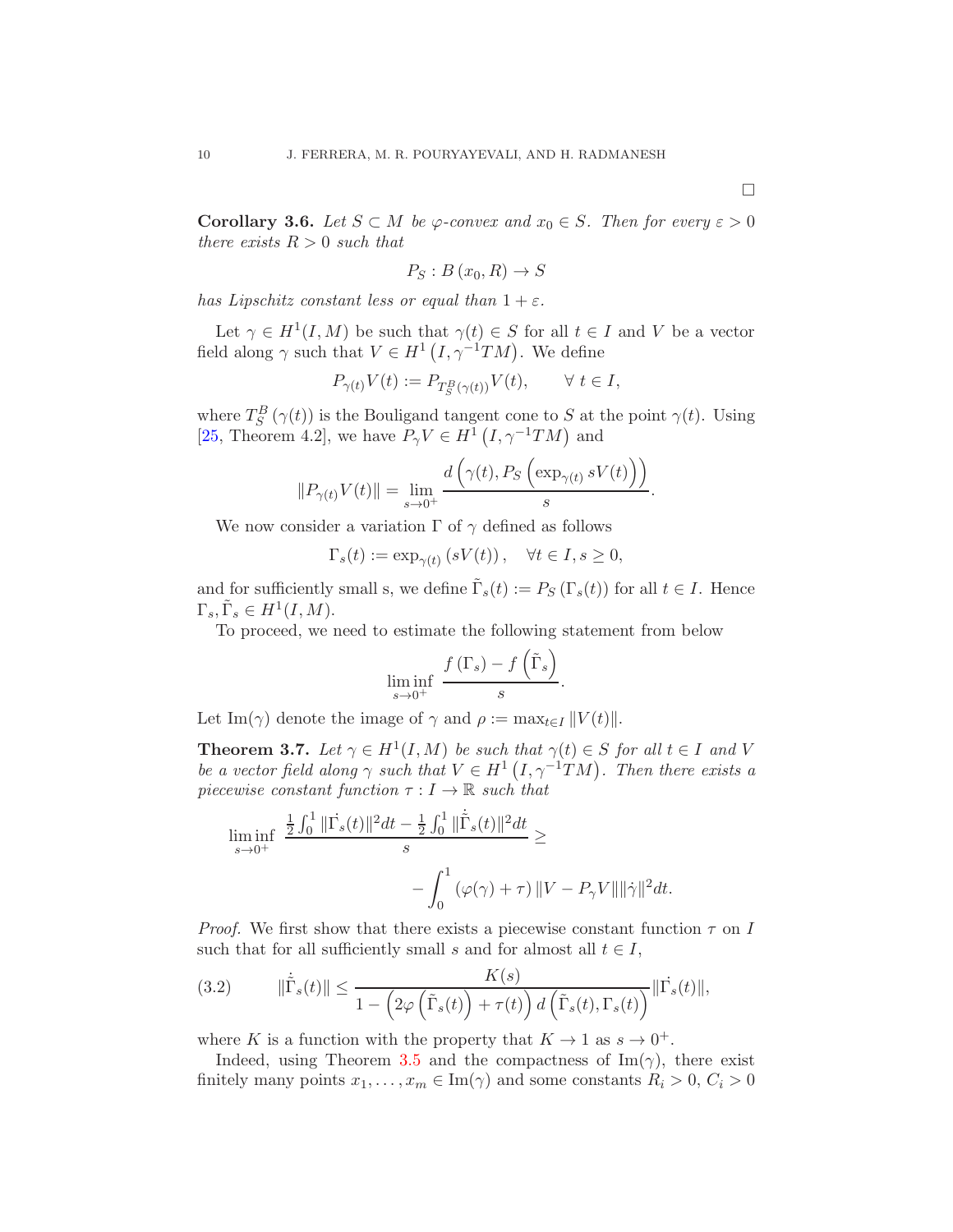such that the inequality [\(3.1\)](#page-7-1) holds on  $B_i := B(x_i, R_i)$  for  $i = 1, ..., m$  and the balls  $B_i$ ,  $i = 1, ..., m$  cover Im( $\gamma$ ).

Let  $t_i$ ,  $i = 0, \ldots, m$  be such that  $t_0 = 0, t_m = 1$ , and  $\gamma([t_{i-1}, t_i]) \subset B_i$  for  $i = 1, \ldots, m$ . Since  $\Gamma_s \to \gamma$  uniformly on I, we can find  $s_1 > 0$  small enough such that  $s_1 \rho < \min \left\{ \frac{\bar{r}}{2} \right\}$  $\frac{\bar{r}}{2}, \frac{R_i}{3}, i = 1, \ldots, m$  and

$$
\Gamma_s(t) \in B_i, \quad \forall \ t \in [t_{i-1}, t_i], \quad \forall s < s_1,
$$

where  $\bar{r} := \min \left\{ r(x) : x \in S \cap \left( \bigcup \overline{B(x_i, 2R_i)} \right) \right\}.$ 

Let  $s < s_1$  and  $t \in (t_{j-1}, t_j)$  for some  $1 \leq j \leq m$  be such that  $\Gamma_s(t)$ and  $\dot{\Gamma}_s(t)$  exist. Then for  $h \in \mathbb{R}$  with sufficiently small  $|h|$  we have  $t + h \in$  $(t_{j-1}, t_j)$  and  $\Gamma_s(t+h) \in B\left(\tilde{\Gamma}_s(t), s\rho\right)$ , and hence using Theorem [3.5](#page-7-0) we obtain that

(3.3) 
$$
d\left(\tilde{\Gamma}_s(t+h), \tilde{\Gamma}_s(t)\right) \leq \Theta d\left(\Gamma_s(t+h), \Gamma_s(t)\right),
$$

where

<span id="page-10-0"></span>
$$
\Theta := \frac{k\left(\tilde{\Gamma}_s(t)\right)}{1 - \beta\left(\Gamma_s(t), \Gamma_s(t+h)\right) - C_j d\left(\tilde{\Gamma}_s(t+h), \Gamma_s(t+h)\right)},
$$

and k is the Lipschitz constant of  $\phi_{\tilde{\Gamma}_s(t)}$  on  $B\left(\tilde{\Gamma}_s(t), s\rho\right)$ . We now define the piecewise constant function  $\tau$  on I as  $\tau(t) = C_i$  for all  $t \in [t_{i-1}, t_i)$ ,  $i = 1, \ldots, m$  and  $\tau(t_m) = C_m$ . Moreover, let the sectional curvature of any plane of M on  $\bigcup B(x_i, R_i)$  be bounded by  $\Delta > 0$ , i.e.  $|\sec| \leq \Delta$ , then putting

$$
K(s) := \frac{2s\rho\sqrt{\Delta}}{\sin\left(2s\rho\sqrt{\Delta}\right)},
$$

we have  $k\left(\tilde{\Gamma}_s(t)\right) \leq K(s)$ . Hence taking the limit of  $(3.3)$  as  $h \to 0$ , we get the inequality [\(3.2\)](#page-9-0).

For simplicity, we denote  $x := \Gamma_s(t)$  and  $\tilde{x} := \tilde{\Gamma}_s(t)$ . Using [\(3.2\)](#page-9-0), we have

$$
\frac{1}{2s} \int_0^1 \left( ||\dot{\Gamma_s}(t)||^2 - ||\dot{\tilde{\Gamma}_s}(t)||^2 \right) dt \ge
$$
\n
$$
\frac{1}{2s} \int_0^1 \left( ||\dot{\Gamma_s}(t)||^2 - \left( \frac{K(s)}{1 - (2\varphi(\tilde{x}) + \tau(t)) d(\tilde{x}, x)} \right)^2 ||\dot{\Gamma_s}(t)||^2 \right) dt
$$
\n(3.4)\n
$$
= \frac{1}{2s} \int_0^1 \frac{1 - K^2(s)}{\left[1 - (2\varphi(\tilde{x}) + \tau) d(\tilde{x}, x)\right]^2} ||\dot{\Gamma_s}(t)||^2 dt +
$$

<span id="page-10-2"></span><span id="page-10-1"></span>
$$
(3.5) \qquad \frac{1}{2s} \int_0^1 \frac{\left(2\varphi\left(\tilde{x}\right) + \tau\right) d\left(\tilde{x}, x\right) \left[\left(2\varphi\left(\tilde{x}\right) + \tau\right) d\left(\tilde{x}, x\right) - 2\right]}{\left[1 - \left(2\varphi\left(\tilde{x}\right) + \tau\right) d\left(\tilde{x}, x\right)\right]^2} \|\Gamma_s(t)\|^2 dt.
$$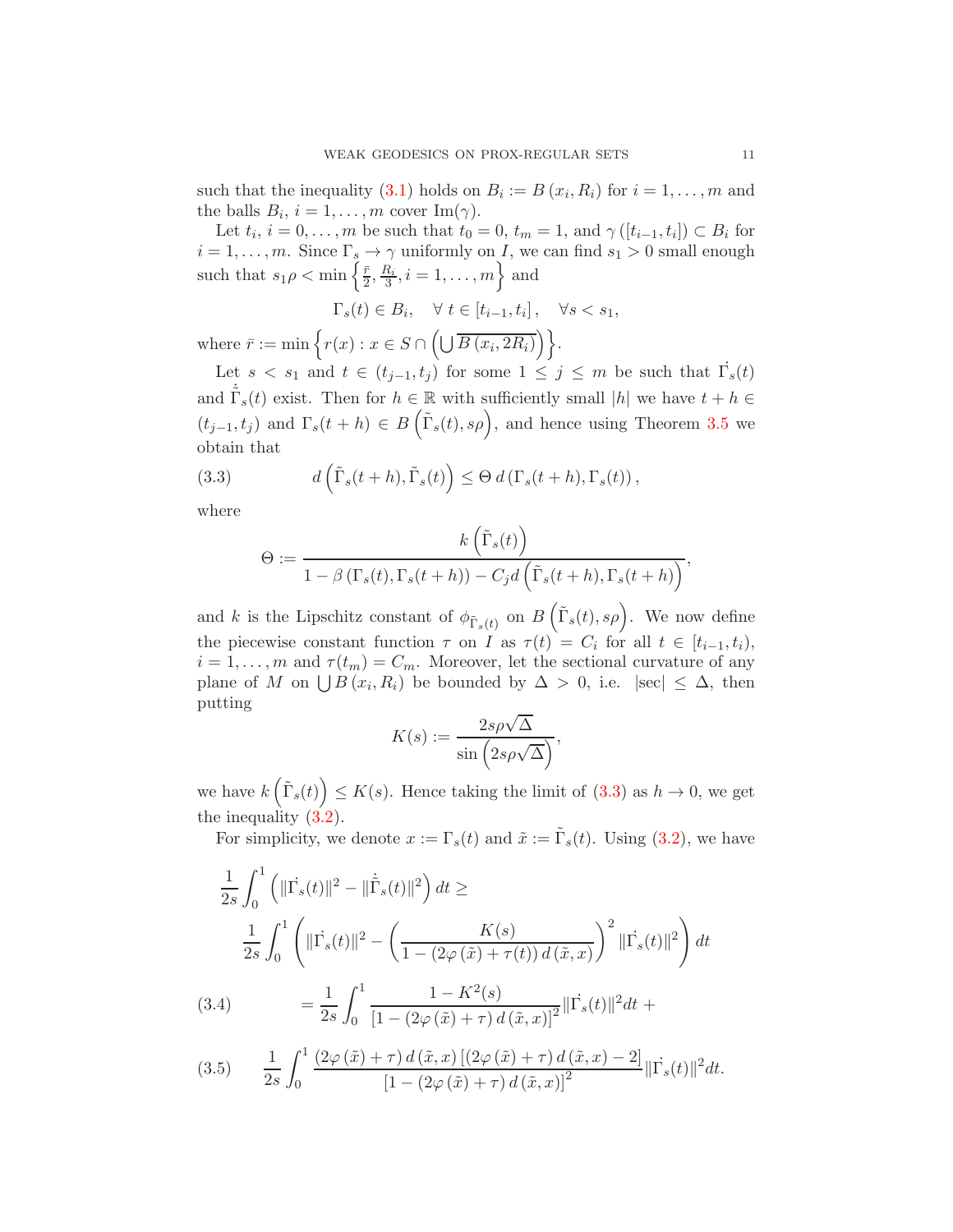Note that  $(2\varphi(\tilde{x})+c) d(\tilde{x},x) \to 0$  uniformly on I and  $\|\Gamma_s\|^2 \to \|\dot{\gamma}\|^2$  in  $L^1$  as  $s \to 0^+$ . Moreover, we have  $x, \tilde{x} \in B(\gamma(t), 2s\rho)$  and then

$$
\frac{d\left(\tilde{\Gamma}_s(t),\Gamma_s(t)\right)}{s} \ge \frac{1}{K(s)} \frac{\|sV(t) - \exp_{\gamma(t)}^{-1} P_S\left(\exp_{\gamma(t)} sV(t)\right) \|}{s},
$$

and

$$
\frac{1}{K(s)} \frac{\|sV(t) - \exp_{\gamma(t)}^{-1} P_S \left( \exp_{\gamma(t)} sV(t) \right) \|}{s} \to \|V(t) - P_{\gamma(t)} V(t) \|,
$$

in  $L^1$  as  $s \to 0^+$ . Therefore

$$
\lim_{s \to 0^+} (3.5) \ge -\int_0^1 (2\varphi(\gamma) + \tau) \|V - P_{\gamma}V\| \|\dot{\gamma}\|^2 dt.
$$

On the other hand, in [\(3.4\)](#page-10-2), we have

$$
\frac{1}{\left[1 - \left(2\varphi\left(\tilde{x}\right) + \tau\right)d\left(\tilde{x}, x\right)\right]^2} \|\dot{\Gamma_s}\|^2 \to \|\dot{\gamma}\|^2,
$$

in  $L^1$  and

$$
\frac{1 - K^2(s)}{s} \to 0
$$

as  $s \to 0^+$  and consequently  $\lim_{s \to 0^+} (3.4) = 0$  $\lim_{s \to 0^+} (3.4) = 0$  $\lim_{s \to 0^+} (3.4) = 0$ .

In the sequel, we need to compute the derivative  $\Gamma_s(t) = \frac{\partial}{\partial t} \Gamma(s, t)$ , where it exists. Let  $t \in I$  be such that both  $\dot{\gamma}(t)$  and  $D_t V(t)$  exist. Note that for fixed t,  $\Gamma(.,t)$  is a geodesic and  $\Gamma$  is a variation of  $\Gamma(.,t)$  among geodesics. Let  $(x^{i})$  be the normal coordinates on M centered at  $\gamma(t)$  and  $(x^{i}, v^{i})$  be the corresponding coordinates on  $TM$ . Then using the smooth approximations of  $\gamma$  and V, we have

$$
\dot{\Gamma}_s(t) = \left(\dot{\gamma}^i(t) + s\left(D_t V\right)^i(t)\right)\partial_i|_{\Gamma(s,t)},
$$

for sufficiently small s, where  $\partial_i := \partial/\partial x^i$  and  $\dot{\gamma}^i(t)$ ,  $(D_t V)^i(t)$  are the components of  $\dot{\gamma}(t)$  and  $D_t V(t)$  in these coordinates, respectively. Hence according to [\[19\]](#page-20-13), we obtain that

$$
\|\dot{\Gamma}_s(t)\|^2 = \|\dot{\gamma}(t) + sD_t V(t)\|^2 + O(s^2),
$$

where  $O(s^2)/s \to 0$  as  $s \to 0$ .

<span id="page-11-0"></span>**Theorem 3.8.** Let  $\gamma \in A$  and  $\xi \in D^-f(\gamma) \subset L^2(I, \gamma^{-1}TM)$ . Then there *exists a piecewise constant function*  $\tau = \tau(\gamma)$  *on* I *such that for every vector field* V *along*  $\gamma$  *with the properties that*  $V \in H^1(I, \gamma^{-1}TM)$  *and*  $V(0) = V(1) = 0,$ 

$$
\int_0^1 \langle \dot{\gamma}, D_t V \rangle dt \ge \int_0^1 \langle \xi, P_\gamma V \rangle dt - \int_0^1 (2\varphi(\gamma) + \tau) ||V - P_\gamma V|| ||\dot{\gamma}||^2 dt.
$$

$$
\qquad \qquad \Box
$$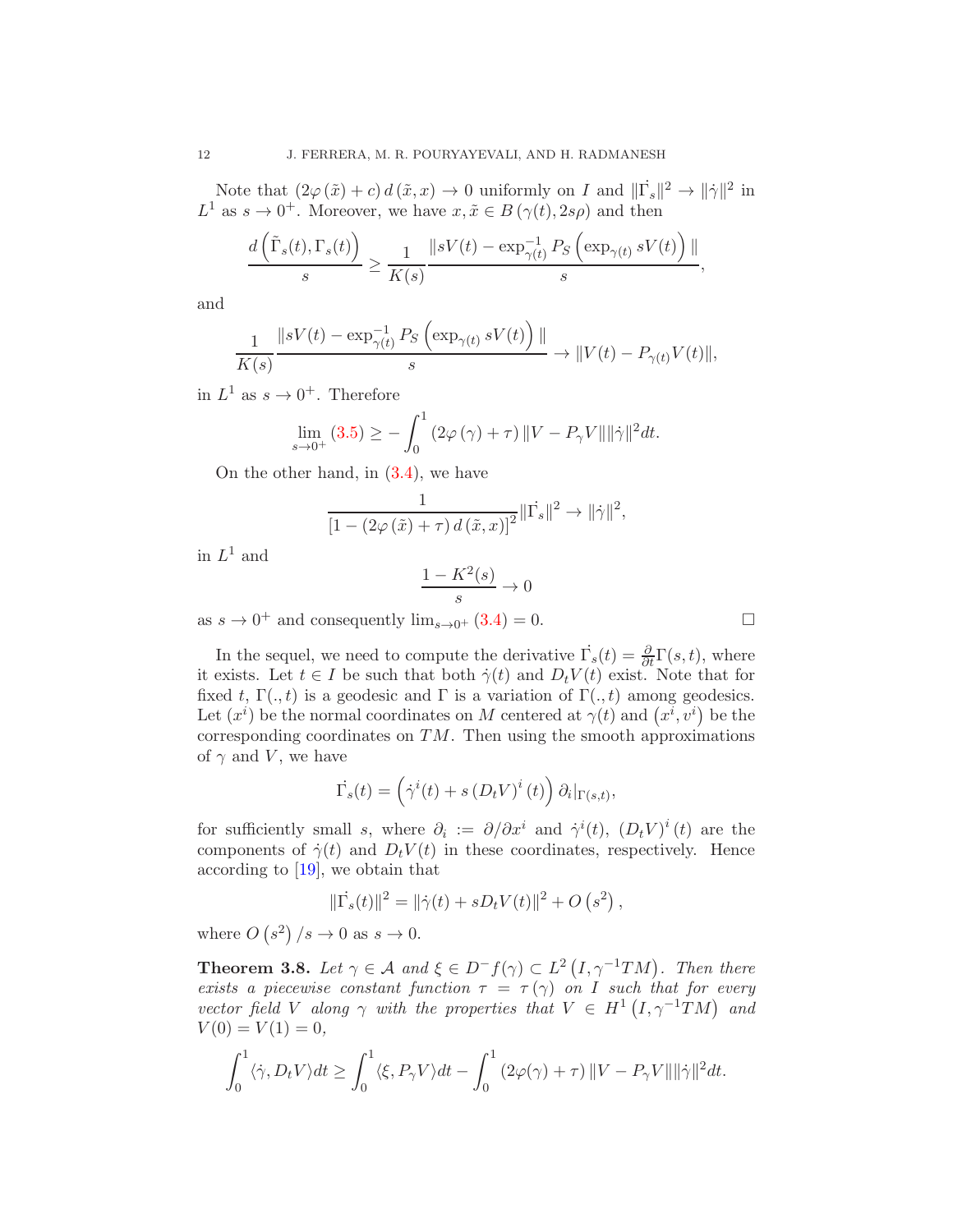*Proof.* Note that

$$
\langle \dot{\gamma}(t), D_t V(t) \rangle = \frac{1}{2s} ||\dot{\gamma}(t) + s D_t V(t)||^2 - \frac{1}{2s} ||\dot{\gamma}(t)||^2 - \frac{s}{2} ||D_t V(t)||^2
$$
  

$$
= \frac{1}{s} \left( \frac{1}{2} ||\dot{\Gamma_s}(t)||^2 - \frac{1}{2} ||\dot{\gamma}(t)||^2 \right) + \left( \frac{O\left(s^2\right)}{s} - \frac{s}{2} ||D_t V(t)||^2 \right),
$$

and hence

$$
\langle \dot{\gamma}(t), D_t V(t) \rangle = \lim_{s \to 0^+} \frac{1}{s} \left( \frac{1}{2} ||\dot{\Gamma_s}(t)||^2 - \frac{1}{2} ||\dot{\gamma}(t)||^2 \right).
$$

Therefore we have

$$
\int_0^1 \langle \dot{\gamma}, D_t V \rangle dt - \int_0^1 \langle \xi, P_\gamma V \rangle dt =
$$
\n
$$
\lim_{s \to 0^+} \frac{1}{s} \int_0^1 \left( \frac{1}{2} \| \dot{\Gamma}_s(t) \|^2 - \frac{1}{2} \| \dot{\gamma}(t) \|^2 - \left\langle \xi, \exp_{\gamma(t)}^{-1} P_S \left( \exp_{\gamma(t)} sV(t) \right) \right\rangle \right) dt
$$
\n
$$
\geq \lim_{s \to 0^+} \inf_{s} \frac{1}{s} \int_0^1 \left( \frac{1}{2} \| \dot{\tilde{\Gamma}}_s(t) \|^2 - \frac{1}{2} \| \dot{\gamma}(t) \|^2 - \left\langle \xi, \exp_{\gamma(t)}^{-1} \tilde{\Gamma}_s(t) \right\rangle \right) dt
$$
\n
$$
+ \lim_{s \to 0^+} \frac{1}{2s} \int_0^1 \left( \| \dot{\Gamma}_s(t) \|^2 - \| \dot{\tilde{\Gamma}}_s(t) \|^2 \right) dt.
$$

On the other hand, we have

$$
\liminf_{s \to 0^+} \frac{1}{s} \int_0^1 \left( \frac{1}{2} \| \tilde{\Gamma}_s(t) \|^2 - \frac{1}{2} \| \dot{\gamma}(t) \|^2 - \left\langle \xi, \exp_{\gamma(t)}^{-1} \tilde{\Gamma}_s(t) \right\rangle \right) dt \ge
$$
\n
$$
\liminf_{s \to 0^+} \frac{f(\tilde{\Gamma}_s) - f(\gamma) - \left\langle \xi, \exp_{\gamma}^{-1} \tilde{\Gamma}_s \right\rangle_{L^2}}{s} =
$$
\n
$$
\liminf_{s \to 0^+} \frac{f(\tilde{\Gamma}_s) - f(\gamma) - \left\langle \xi, \exp_{\gamma}^{-1} \tilde{\Gamma}_s \right\rangle_{L^2}}{\| \exp_{\gamma}^{-1} \tilde{\Gamma} \|_{L^2}} \times \frac{\| \exp_{\gamma}^{-1} \tilde{\Gamma} \|_{L^2}}{s} \ge 0,
$$

because  $\xi \in D^- f(\gamma)$  and the function  $\frac{\|\exp_\gamma^{-1} \tilde{\Gamma}\|_{L^2}}{s}$  is bounded by  $2||V||_{L^2}$ . Then Theorem [3.7](#page-9-1) implies that

$$
\int_0^1 \langle \dot{\gamma}, D_t V \rangle dt - \int_0^1 \langle \xi, P_\gamma V \rangle dt \ge - \int_0^1 (2\varphi(\gamma) + \tau) ||V - P_\gamma V|| ||\dot{\gamma}||^2 dt.
$$

Let  $H_0^1(I, \gamma^{-1}TM)$  denote the space of all proper vector fields  $V \in$  $H^1(I, \gamma^{-1}TM)$  with  $V(0) = V(1) = 0$ . For  $\gamma \in H^1(I, M)$ , we can find an open neighborhood W of Im ( $\gamma$ ) with compact closure. Let  $\delta \leq \sec \leq \Delta$ on  $U, \Delta \geq 0$  and  $\bar{r} = \min_{t \in I} r(\gamma(t))$ . In the following lemma, we want to compute the covariant derivative of the  $H^1$ -vector field  $\exp_\gamma^{-1} \eta$  along  $\gamma$  with respect to  $\dot{\gamma}, \dot{\eta}$  for  $\eta \in H^1(I, M)$  sufficiently near  $\gamma$ .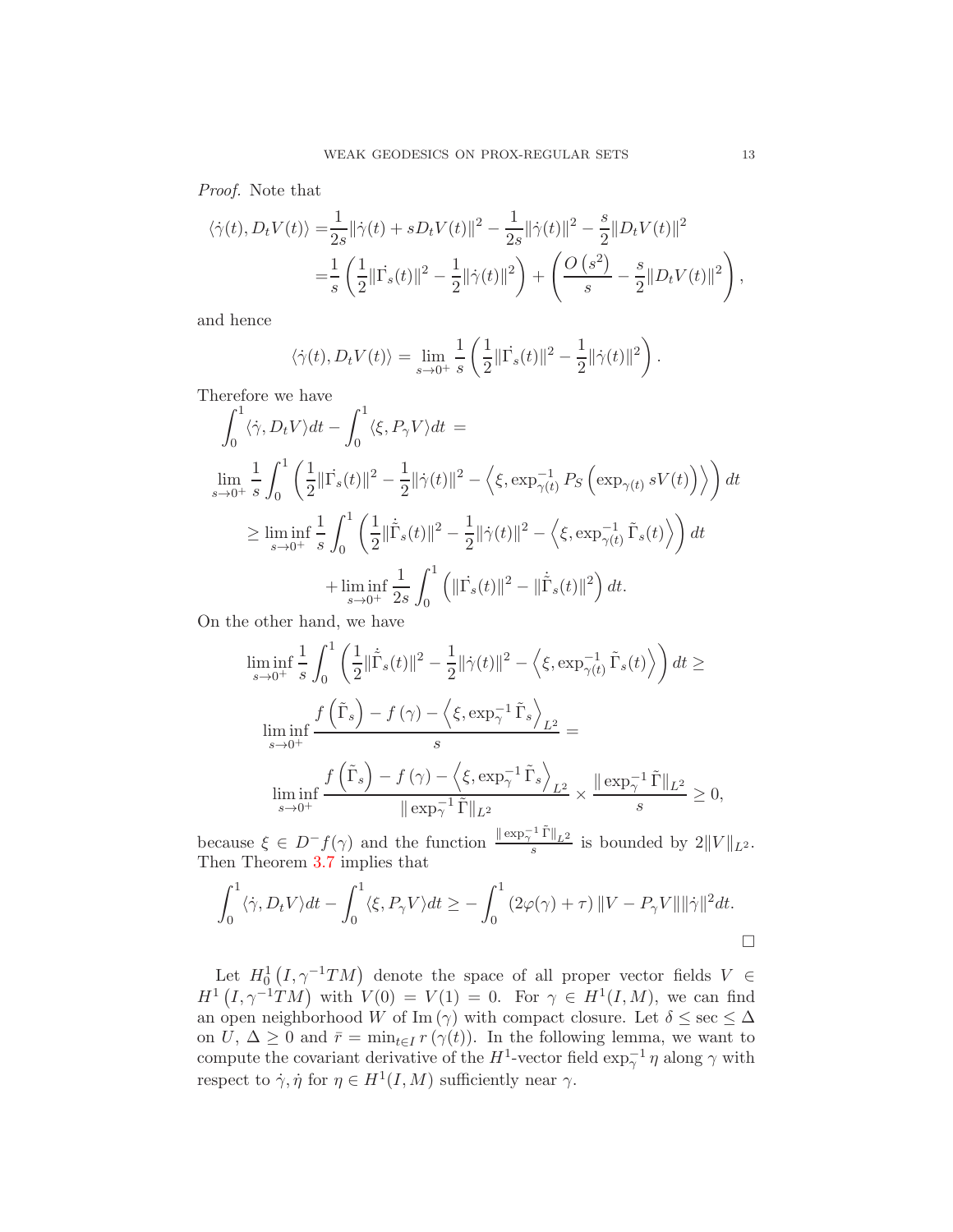<span id="page-13-4"></span>**Lemma 3.9.** Suppose that  $\eta \in H^1(I, M)$ . If  $d_{\infty}(\gamma, \eta) < \bar{r}$ , then for almost *all*  $t \in I$ *,* 

<span id="page-13-0"></span>(3.6) 
$$
\langle \dot{\gamma}, D_t \left( \exp_{\gamma}^{-1} \eta \right) \rangle \leq \left\langle \dot{\gamma}, L_{\eta, \gamma} \dot{\eta} - \frac{1}{2} c \left( \gamma, \eta \right) \dot{\gamma} \right\rangle
$$
  
  $+ \frac{1}{2} |R|_{\infty} d^2 \left( \gamma, \eta \right) ||\dot{\gamma}|| ||\dot{\eta}||,$ 

where  $c(\gamma, \eta)(t) := 2\sqrt{\Delta} d(\gamma(t), \eta(t)) \cot(\sqrt{\Delta} d(\gamma(t), \eta(t)))$  for all  $t \in I$ *and* R *denotes the curvature tensor on* M*.*

*Proof.* We define  $V(t) := \phi_{\gamma(t)} \eta(t)$  for all  $t \in I$ . Then  $V \in H^1(I, \gamma^{-1}TM)$ and for almost all  $t \in I$ ,

<span id="page-13-1"></span>(3.7) 
$$
D_t V(t) = D\phi_{\gamma(t)}(\eta(t))(\dot{\eta}(t)) + \nabla V_1(\gamma(t))(\dot{\gamma}(t)),
$$

where  $V_1$  is a vector field on  $B(\gamma(t), \bar{r})$  defined by  $V_1(x) := \exp_x^{-1}(\eta(t)).$ Thus  $\nabla V_1(\gamma(t)) = \text{Hess}\left(-\frac{1}{2}\right)$  $\frac{1}{2}d_{\eta(t)}^2\right) (\gamma(t))$  and so using [\[25,](#page-21-9) Lemma 3], we deduce that

(3.8) 
$$
\text{Hess}\left(-\frac{1}{2}d_{\eta(t)}^2\right)(\gamma(t))\left(\dot{\gamma}(t)\right)^2 \leq -\frac{1}{2}c(\gamma,\eta)(t)\|\dot{\gamma}(t)\|^2,
$$

where

<span id="page-13-2"></span>
$$
c(\gamma, \eta)(t) = 2\sqrt{\Delta} d(\gamma(t), \eta(t)) \cot \left(\sqrt{\Delta} d(\gamma(t), \eta(t))\right).
$$

On the other hand, using [\[17,](#page-20-17) p. 110], we have

$$
\langle \dot{\gamma}(t), D\phi_{\gamma(t)}(\eta(t))(\dot{\eta}(t)) - L_{\eta(t),\gamma(t)}\dot{\eta}(t) \rangle
$$
  
\n
$$
\leq ||D\phi_{\gamma(t)}(\eta(t)) - L_{\eta(t),\gamma(t)}|| ||\dot{\gamma}(t)|| ||\dot{\eta}(t)||
$$
  
\n
$$
\leq \frac{1}{2} |R|_{\infty} d^2 (\gamma(t), \eta(t)) ||\dot{\gamma}(t)|| ||\dot{\eta}(t)||.
$$

Hence we derive that

<span id="page-13-3"></span>(3.9) 
$$
\langle \dot{\gamma}(t), D\phi_{\gamma(t)}(\eta(t))(\dot{\eta}(t)) \rangle \leq \langle \dot{\gamma}(t), L_{\eta(t), \gamma(t)} \dot{\eta}(t) \rangle +
$$

$$
\frac{1}{2} |R|_{\infty} d^2(\gamma(t), \eta(t)) ||\dot{\gamma}(t)|| \|\dot{\eta}(t)\|.
$$

Therefore  $(3.6)$  is obtained from  $(3.7),(3.8)$  $(3.7),(3.8)$  and  $(3.9)$ .

**Lemma 3.10.** *If*  $\eta \in H^1(I, M)$  *and*  $d_{\infty}(\gamma, \eta) < \bar{r}$ *, then for almost all*  $t \in I$ *,*  $\langle \exp_\gamma^{-1} \eta, D_t \left( \exp_\gamma^{-1} \eta \right) \rangle = \langle \exp_\gamma^{-1} \eta, L_{\eta, \gamma} \dot{\eta} - \dot{\gamma} \rangle.$ 

*Proof.* Let  $t \in I$  be such that  $\dot{\gamma}(t)$ ,  $\dot{\eta}(t)$  exist, then we have

$$
2\left\langle \left(\exp_{\gamma}^{-1}\eta\right)(t), D_t\left(\exp_{\gamma}^{-1}\eta\right)(t) \right\rangle = \frac{d}{dt} \left\| \left(\exp_{\gamma}^{-1}\eta\right)(t) \right\|^2
$$

$$
= \frac{d}{dt} d^2 \left( \gamma(t), \eta(t) \right)
$$

$$
= \left\langle -2 \exp_{\gamma(t)}^{-1} \eta(t), \dot{\gamma}(t) \right\rangle + \left\langle -2 \exp_{\eta(t)}^{-1} \gamma(t), \dot{\eta}(t) \right\rangle
$$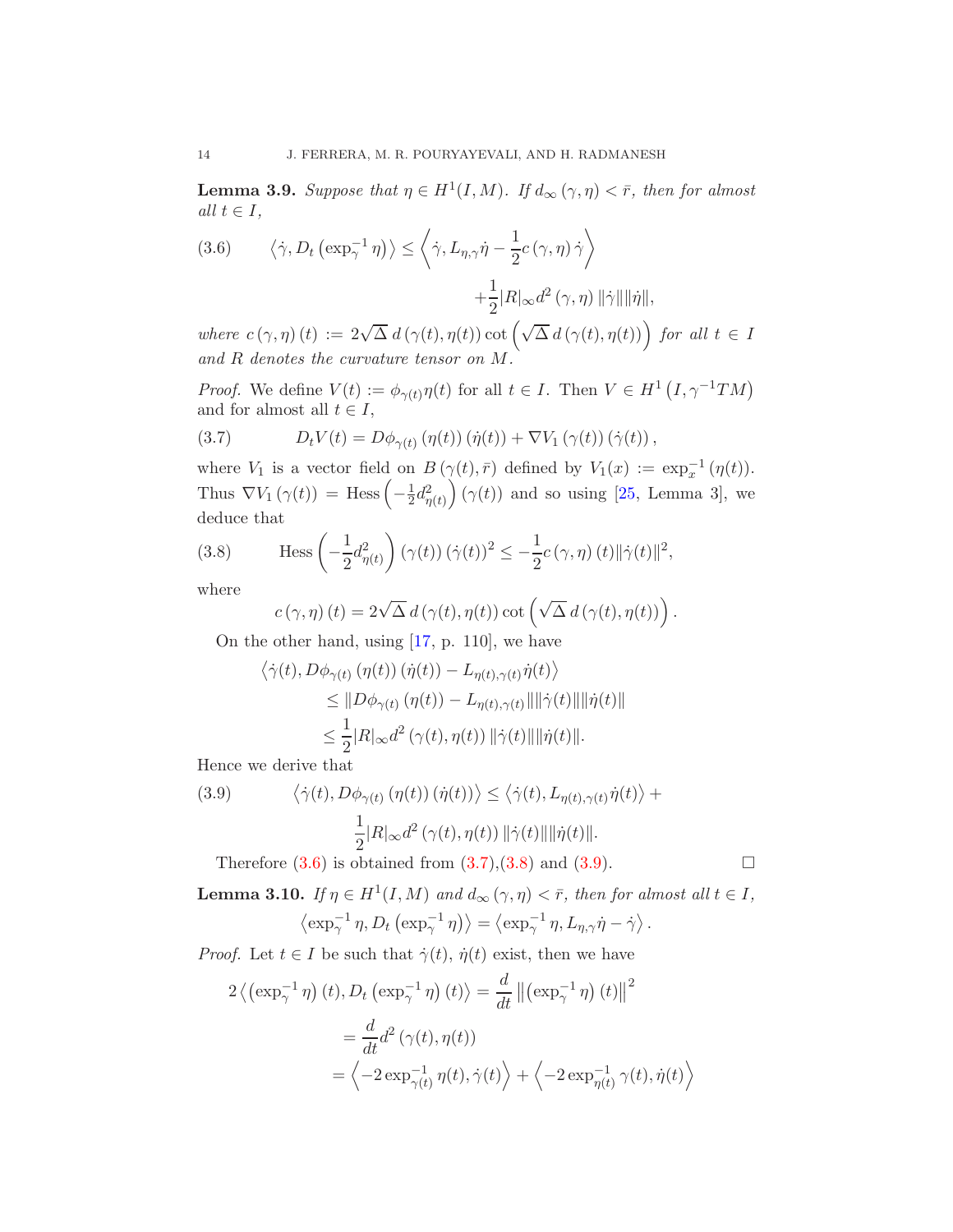WEAK GEODESICS ON PROX-REGULAR SETS 15

$$
= 2 \left\langle \exp_{\gamma(t)}^{-1} \eta(t), L_{\eta(t), \gamma(t)} \dot{\eta}(t) - \dot{\gamma}(t) \right\rangle.
$$

<span id="page-14-0"></span>**Theorem 3.11.** Let  $\gamma \in A \cap W^{2,2}(I,M)$  and  $\xi \in L^2(I, \gamma^{-1}TM)$  be such *that*

$$
\xi + D_t \dot{\gamma} \in N_S^P(\gamma), \ a. e.
$$

*Then for all*  $\eta \in \mathcal{A}$  *with the property that*  $d_{\infty}(\gamma, \eta) < \bar{r}$ *,* 

$$
\frac{1}{2} \int_0^1 \|\dot{\eta}(t)\|^2 dt \ge \frac{1}{2} \int_0^1 (c(\gamma, \eta) - 1) \|\dot{\gamma}(t)\|^2 dt + \int_0^1 \langle \xi, \exp_\gamma^{-1} \eta \rangle dt \n-d_\infty(\gamma, \eta) \|\exp_\gamma^{-1} \eta\|_{L^2} (\bar{\varphi}\|\xi + D_t \dot{\gamma}\|_{L^2} + \frac{1}{2} |R|_\infty \|\dot{\gamma}\|_{L^\infty} \|\dot{\eta}\|_{L^2}),
$$

*where*  $\bar{\varphi} := \max_{t \in I} \varphi(\gamma(t)).$ 

*Proof.* Let  $\eta \in \mathcal{A}$  and  $d_{\infty}(\gamma, \eta) < \bar{r}$ , then we have

$$
||L_{\eta,\gamma}\dot{\eta}-\dot{\gamma}||^2=||\dot{\eta}||^2+||\dot{\gamma}||^2-2\langle\dot{\gamma},L_{\eta,\gamma}\dot{\eta}\rangle,
$$

and so

$$
\frac{1}{2}||\dot{\eta}||^2 - \frac{c(\gamma,\eta)-1}{2}||\dot{\gamma}||^2 = \frac{1}{2}||L_{\eta,\gamma}\dot{\eta} - \dot{\gamma}||^2 + \left\langle \dot{\gamma}, L_{\eta,\gamma}\dot{\eta} - \frac{c(\gamma,\eta)}{2}\dot{\gamma} \right\rangle.
$$

Moreover, using Lemma [3.9](#page-13-4) we have

$$
\frac{d}{dt}\langle \dot{\gamma}, \exp_{\gamma}^{-1} \eta \rangle \le \langle D_t \dot{\gamma}, \exp_{\gamma}^{-1} \eta \rangle + \langle \dot{\gamma}, L_{\eta, \gamma} \dot{\eta} - \frac{1}{2} c(\gamma, \eta) \dot{\gamma} \rangle
$$

$$
+ \frac{1}{2} |R|_{\infty} d^2(\gamma, \eta) ||\dot{\gamma}|| ||\dot{\eta}||.
$$

We now obtain that

$$
\begin{split} \frac{1}{2}\|\dot{\eta}\|^2-\frac{c\left(\gamma,\eta\right)-1}{2}\|\dot{\gamma}\|^2 &\geq \frac{1}{2}\|L_{\eta,\gamma}\dot{\eta}-\dot{\gamma}\|^2+\frac{d}{dt}\left\langle \dot{\gamma},\exp^{-1}_{\gamma}\eta\right\rangle\\ &-\left\langle D_t\dot{\gamma},\exp^{-1}_{\gamma}\eta\right\rangle-\frac{1}{2}|R|_{\infty}d^2\left(\gamma,\eta\right)\|\dot{\gamma}\|\|\dot{\eta}\|. \end{split}
$$

Hence by integrating from both side and noting that  $\xi + D_t \dot{\gamma} \in N_S^P(\gamma)$ , *a.e.*, we have

$$
\frac{1}{2} \int_0^1 ||\dot{\eta}(t)||^2 dt - \frac{1}{2} \int_0^1 (c(\gamma, \eta) - 1) ||\dot{\gamma}(t)||^2 dt - \int_0^1 \langle \xi, \exp_\gamma^{-1} \eta \rangle dt \ge
$$
  

$$
\frac{1}{2} \int_0^1 ||L_{\eta, \gamma} \dot{\eta} - \dot{\gamma}||^2 dt - \int_0^1 \langle \xi + D_t \dot{\gamma}, \exp_\gamma^{-1} \eta \rangle dt - \frac{1}{2} |R|_{\infty} \int_0^1 d^2(\gamma, \eta) ||\dot{\gamma}|| ||\dot{\eta}|| dt
$$
  

$$
\geq \frac{1}{2} \int_0^1 ||L_{\eta, \gamma} \dot{\eta} - \dot{\gamma}||^2 dt - \int_0^1 \varphi(\gamma) ||\xi + D_t \dot{\gamma}|| ||\exp_\gamma^{-1} \eta||^2 dt
$$
  

$$
-\frac{1}{2} |R|_{\infty} \int_0^1 ||\dot{\gamma}|| ||\dot{\eta}|| ||\exp_\gamma^{-1} \eta||^2 dt.
$$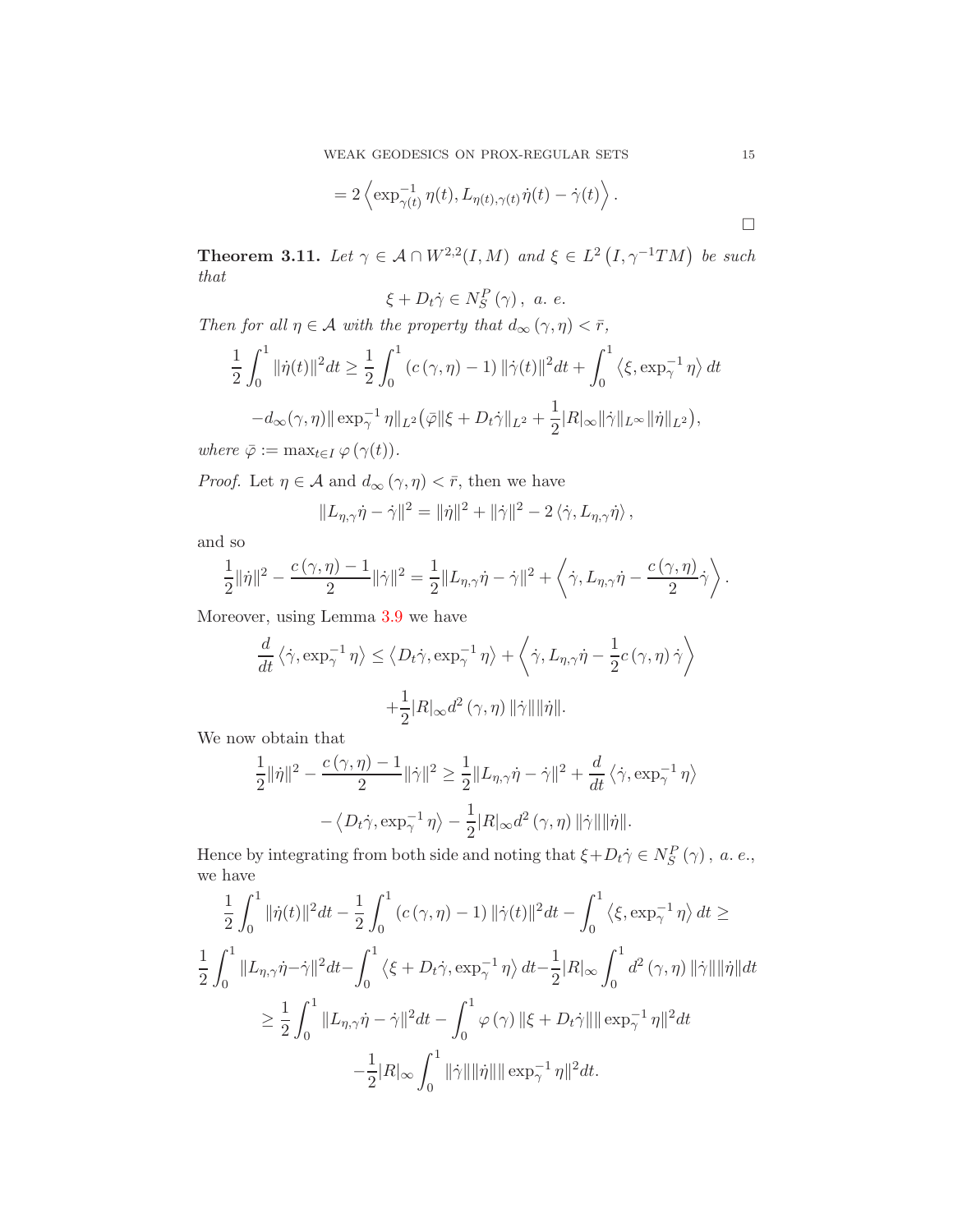On the other hand, using Hölder inequality we have

$$
\int_0^1 ||\xi + D_t \dot{\gamma}|| \|\exp_{\gamma}^{-1} \eta\|^2 dt \le d_{\infty}(\gamma, \eta) \int_0^1 ||\xi + D_t \dot{\gamma}|| \|\exp_{\gamma}^{-1} \eta\| dt
$$
  

$$
\le d_{\infty}(\gamma, \eta) \|\xi + D_t \dot{\gamma}\|_{L^2} \|\exp_{\gamma}^{-1} \eta\|_{L^2},
$$

and the following inequality,

(3.10) 
$$
\|\dot{\gamma}\|_{L^{\infty}} \le \|\dot{\gamma}\|_{L^{2}} + \|D_{t}\dot{\gamma}\|_{L^{1}},
$$

implies that  $\dot{\gamma} \in L^{\infty}(I, \gamma^{-1}TM)$ . Therefore

$$
\int_0^1 \|\dot{\gamma}\| \|\dot{\eta}\| \|\exp_{\gamma}^{-1} \eta\|^2 dt \le \|\dot{\gamma}\|_{L^\infty} \|\dot{\eta}\|_{L^2} \|\exp_{\gamma}^{-1} \eta\|_{L^2} d_{\infty}(\eta, \gamma),
$$

by Hölder inequality again, hence

$$
\frac{1}{2} \int_0^1 \|\dot{\eta}(t)\|^2 dt - \frac{1}{2} \int_0^1 (c(\gamma, \eta) - 1) \|\dot{\gamma}(t)\|^2 dt \ge
$$
  

$$
\int_0^1 \langle \xi, \exp_\gamma^{-1} \eta \rangle dt + \frac{1}{2} \int_0^1 \|L_{\eta, \gamma} \dot{\eta} - \dot{\gamma}\|^2 dt
$$
  

$$
-d_\infty(\gamma, \eta) \|\exp_\gamma^{-1} \eta\|_{L^2} (\bar{\varphi}\|\xi + D_t \dot{\gamma}\|_{L^2} + \frac{1}{2} |R|_\infty \|\dot{\gamma}\|_{L^\infty} \|\dot{\eta}\|_{L^2}).
$$

Then

$$
\frac{1}{2} \int_0^1 \|\dot{\eta}(t)\|^2 dt - \frac{1}{2} \int_0^1 \left(c(\gamma, \eta) - 1\right) \|\dot{\gamma}(t)\|^2 dt - \int_0^1 \left\langle \xi, \exp_\gamma^{-1} \eta \right\rangle dt \ge
$$
  

$$
-d_\infty(\gamma, \eta) \|\exp_\gamma^{-1} \eta\|_{L^2} \left(\bar{\varphi}\|\xi + D_t \dot{\gamma}\|_{L^2} + \frac{1}{2} |R|_\infty \|\dot{\gamma}\|_{L^\infty} \|\dot{\eta}\|_{L^2} \right),
$$
 and we get the result.

## <span id="page-15-0"></span>4. Weak geodesics as critical points of the energy functional

In this section, we characterize weak geodesics on  $S$  as viscosity critical points of the energy functional.

<span id="page-15-2"></span>**Theorem 4.1.** Suppose that  $\gamma \in \mathcal{A}$ . Then  $D^-f(\gamma) \neq \emptyset$  if and only if  $\gamma \in W^{2,2}(I,M)$ *. Moreover, if*  $\xi \in L^2(I, \gamma^{-1}TM)$ *, then*  $\xi \in D^-f(\gamma)$  *if and only if*

$$
\xi(t) + D_t \dot{\gamma}(t) \in N_S^P(\gamma(t)), \ a. \ e. \ t \in I.
$$

*Proof.* Let  $\xi \in D^-f(\gamma)$ , then using Theorem [3.8,](#page-11-0) there exists a piecewise constant function  $\tau$  on I such that

<span id="page-15-1"></span>
$$
(4.1) \int_0^1 \langle \dot{\gamma}, D_t V \rangle dt \ge \int_0^1 \langle \xi, P_\gamma V \rangle dt - \int_0^1 (2\varphi(\gamma) + \tau) ||V - P_\gamma V|| ||\dot{\gamma}||^2 dt,
$$
  
for every  $V \in H_0^1(I, \gamma^{-1}TM)$ .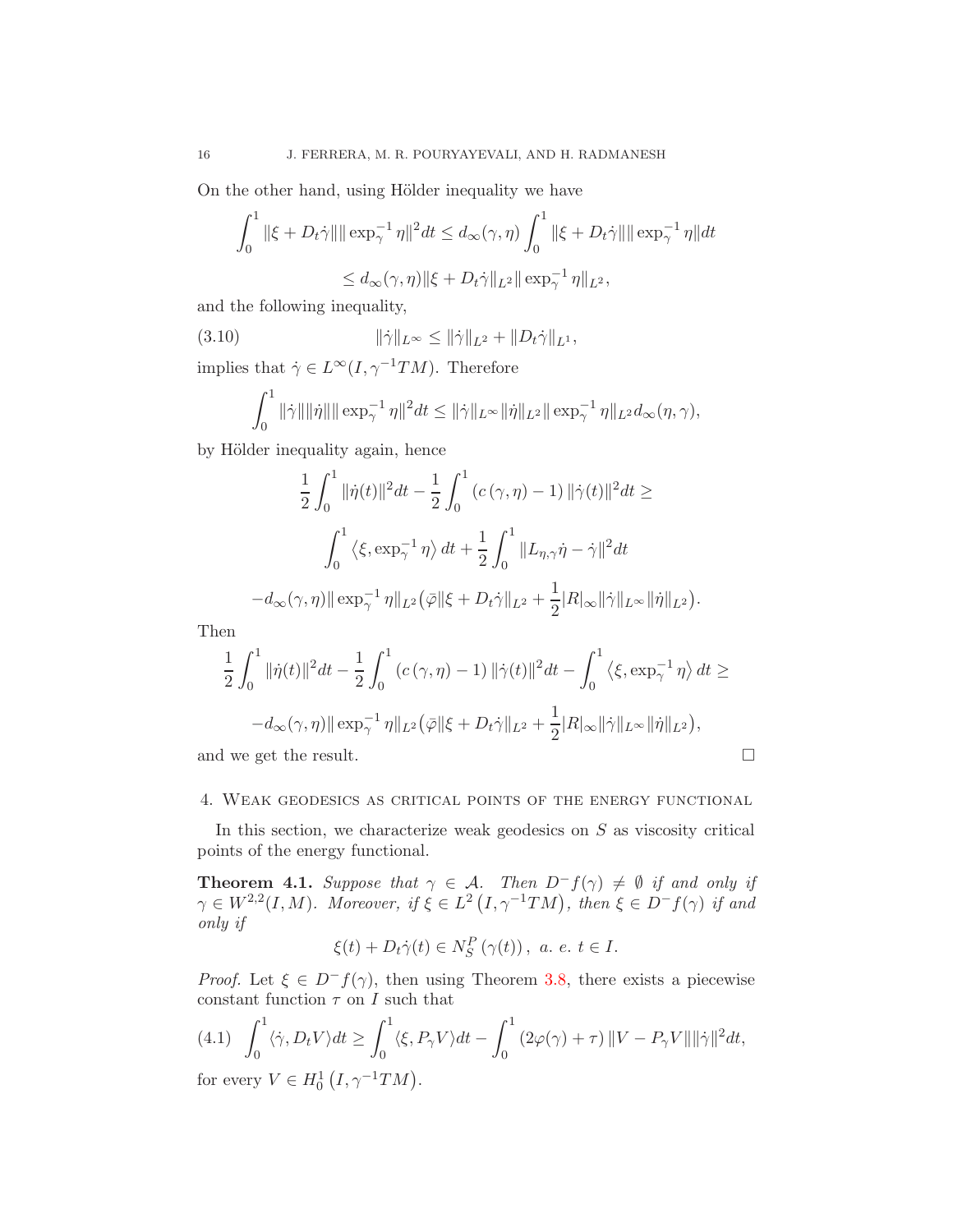Since  $T_S^B(\gamma(t))$  is a closed convex cone for all t, we have  $||V(t)-P_{\gamma(t)}V(t)|| \le$  $||V(t)||$  and  $||V(t)|| \geq ||P_{\gamma(t)}V(t)||$  for all  $t \in I$ . Then similar to the proof of [\[8,](#page-20-7) Lemma 3.5], we obtain that

<span id="page-16-2"></span>(4.2) 
$$
\int_0^1 \langle \dot{\gamma}, D_t V \rangle dt \geq -\|\xi\|_{L^2} \|V\|_{L^2} - \int_0^1 (2\varphi(\gamma) + \tau) \|V\| \|\dot{\gamma}\|^2 dt,
$$

by Hölder inequality. Therefore we have

<span id="page-16-0"></span>(4.3) 
$$
\left| \int_0^1 \langle \dot{\gamma}, D_t V \rangle dt \right| \leq ( \|\xi\|_{L^2} + (2\bar{\varphi} + C) \|\dot{\gamma}\|_{L^2}^2) \|V\|_{L^\infty},
$$

for every  $V \in H_0^1(I, \gamma^{-1}TM)$ , where  $C = \max_I \tau$ . Hence taking a suitable sequence of vector fields  $V_n \in H_0^1(I, \gamma^{-1}TM)$  in [\(4.3\)](#page-16-0) and passing to the limit as  $n \to \infty$ , we conclude that

<span id="page-16-1"></span>(4.4) 
$$
\|\dot{\gamma}\|_{L^{\infty}} \le \|\dot{\gamma}\|_{L^{1}} + \|\xi\|_{L^{2}} + (2\bar{\varphi} + C) \|\dot{\gamma}\|_{L^{2}}^{2},
$$

and hence  $\dot{\gamma} \in L^{\infty}(I, \gamma^{-1}TM)$ . Indeed, for given  $t_0 \in I$ , let  $w \in T_{\gamma(t_0)}M$  be such that  $||w|| = 1$  and  $\langle \dot{\gamma}(t_0), w \rangle = ||\dot{\gamma}(t_0)||$ . We now consider a sequence of functions  $u_n \in C_0^{\infty}(\mathbb{R})$  with the properties that

$$
0 \le u_n \le 1, \quad -tu'_n(t) \le 1 \quad \forall t \in \mathbb{R}, \quad \text{Supp } u_n \subseteq \left[ -\frac{1}{n}, \frac{1}{n} \right] \quad \forall n \in \mathbb{N}.
$$

These functions can be obtained as follows. Let  $\psi$  be the smooth function defined by

$$
\psi(t) := \begin{cases} \lambda \exp\left(\frac{-1}{1-t^2}\right) & |t| < 1 \\ 0 & |t| \ge 1, \end{cases}
$$

where  $\lambda$  is the constant such that  $\int \psi(t)dt = 1$  and we put  $u_n(t) := \frac{e}{\lambda} \psi(nt)$ for all  $t \in \mathbb{R}$ .

We now define a sequence of vector fields  $V_n$  along  $\gamma$  as

$$
V_n(t) := u_n (t - t_0) (t - t_0) L_{t_0, t}(w) \quad \forall \ t \in I,
$$

where  $L_{t_0,t}$  denotes the parallel transport along  $\gamma$  from  $\gamma(t_0)$  to  $\gamma(t)$ . Then for *n* sufficiently large,  $V_n \in H_0^1(I, \gamma^{-1}TM)$  and  $||V_n||_{L^{\infty}} \leq 1$ . Putting  $V_n$ in  $(4.3)$ , we have

$$
\left\langle \int_0^1 u_n(t - t_0) L_{t,t_0} \dot{\gamma}(t) dt, w \right\rangle + \int_0^1 u'_n(t - t_0) (t - t_0) \left\langle L_{t,t_0} \dot{\gamma}(t), w \right\rangle dt + \int_0^1 u_n (t - t_0) (t - t_0) \left\langle \dot{\gamma}(t), D_t (L_{t_0,t}(w)) \right\rangle dt \leq C \quad \forall n,
$$

where  $\mathcal{C} := (\|\xi\|_{L^2} + (2\overline{\varphi} + C) \|\dot{\gamma}\|_{L^2}^2)$ . Hence passing to the limit as  $n \to \infty$ , we conclude that  $\|\dot{\gamma}(t_0)\| \leq C + \|\dot{\gamma}\|_{L^1}$ .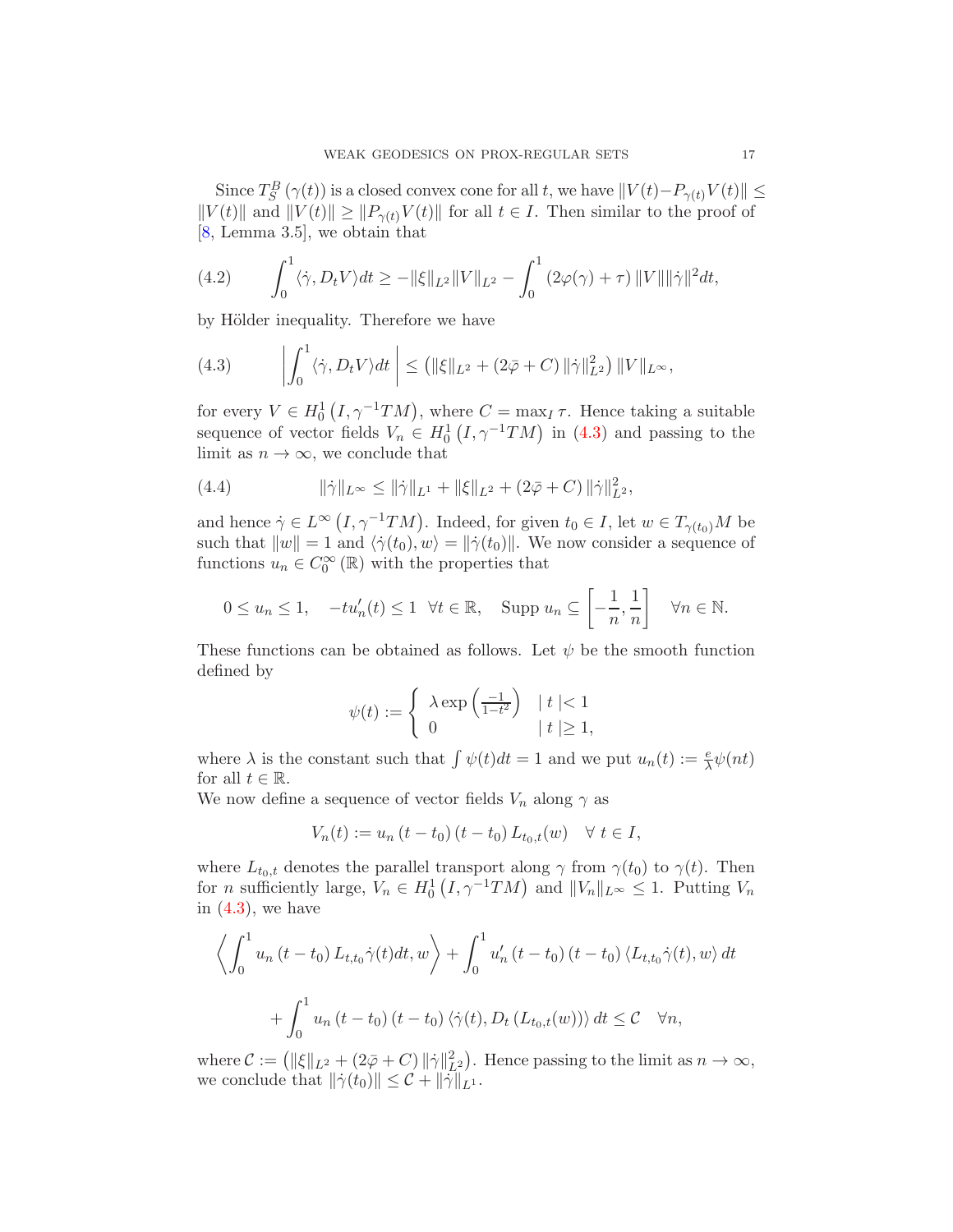On the other hand, using  $(4.4)$  and by Hölder inequality, we have

$$
\int_0^1 (2\varphi(\gamma) + \tau) ||V|| ||\dot{\gamma}||^2 dt \le (2\bar{\varphi} + C) ||V||_{L^2} \left( \int_0^1 ||\dot{\gamma}||^4 dt \right)^{1/2}
$$
  
\n
$$
\le (2\bar{\varphi} + C) ||V||_{L^2} ||\dot{\gamma}||_{L^2} ||\dot{\gamma}||_{L^{\infty}}
$$
  
\n
$$
\le (2\bar{\varphi} + C) ||V||_{L^2} ||\dot{\gamma}||_{L^2}
$$
  
\n
$$
\times (||\dot{\gamma}||_{L^1} + ||\xi||_{L^2} + (2\bar{\varphi} + C) ||\dot{\gamma}||_{L^2}^2).
$$

Hence applying this to  $(4.2)$ , we get  $(1.5)$ 

<span id="page-17-0"></span>
$$
\left| \int_0^1 \langle D_t \dot{\gamma}, V \rangle dt \right| \le (1 + (2\bar{\varphi} + C) \|\dot{\gamma}\|_{L^2}) \left( \|\xi\|_{L^2} + (2\bar{\varphi} + C) \|\dot{\gamma}\|_{L^2}^2 \right) \|V\|_{L^2},
$$

for every  $V \in H_0^1(I, \gamma^{-1}TM)$ . Hence taking a suitable sequence of vector fields  $V_n \in H_0^1(I, \gamma^{-1}TM)$  in [\(4.5\)](#page-17-0) and passing to the limit as  $n \to \infty$ , we obtain that

$$
||D_t \dot{\gamma}||_{L^2} \le (1 + (2\bar{\varphi} + C) ||\dot{\gamma}||_{L^2}) (||\xi||_{L^2} + (2\bar{\varphi} + C) ||\dot{\gamma}||_{L^2}^2).
$$

Indeed, for given  $t_0 \in I$ , let  $w \in T_{\gamma(t_0)}M$  be the vector such that  $||w|| = 1$ and  $\langle D_t\dot{\gamma}(t_0), w \rangle = ||D_t\dot{\gamma}(t_0)||$ . We now consider a sequence of functions  $u_n \in C_0^{\infty}(\mathbb{R})$  with the properties that

$$
0 \le u_n \le 1
$$
, Supp  $u_n \subseteq \left[-\frac{1}{n}, \frac{1}{n}\right]$ ,  $\forall n \in \mathbb{N}$ ,

and we define a sequence of vector fields  $V_n$  along  $\gamma$  as

$$
V_n(t) := u_n (t - t_0) L_{t_0, t}(w) \quad \forall \ t \in I.
$$

Then for *n* sufficiently large,  $V_n \in H_0^1(I, \gamma^{-1}TM)$  and  $||V_n||_{L^2} \leq 1$ . Putting  $V_n$  in  $(4.5)$ , we have

$$
\left\langle \int_0^1 u_n(t-t_0) L_{t,t_0} D_t \dot{\gamma}(t) dt, w \right\rangle \leq \mathcal{D} \quad \forall n,
$$

where  $\mathcal{D} := (1 + (2\bar{\varphi} + C) ||\dot{\gamma}||_{L^2}) (||\xi||_{L^2} + (2\bar{\varphi} + C) ||\dot{\gamma}||_{L^2}^2)$ . Hence passing to the limit as  $n \to \infty$ , we conclude that  $||D_t\dot{\gamma}(t_0)|| \leq \mathcal{D}$ . Thus  $D_t\dot{\gamma} \in$  $L^2(I, \gamma^{-1}TM)$  and consequently  $\gamma \in W^{2,2}(I,M)$ .

We now show that

$$
D_t \dot{\gamma}(t) + \xi(t) \in N_S^P(\gamma(t)), \quad a. e. t \in I.
$$

Using [\[25,](#page-21-9) Lemma 1], we have  $N_S^P(x) = (T_S^B(x))$ <sup>o</sup> and it suffices to prove that

$$
\langle D_t \dot{\gamma}(t) + \xi(t), \omega \rangle \le 0 \qquad \forall \ \omega \in T_S^B \left( \gamma(t) \right), \quad a. \ e. \ t \in I.
$$

Let  $t_0 \in I$  and  $\omega \in T_S^B(\gamma(t_0))$ . Using a sequence of functions  $u_n \in C_0^{\infty}(\mathbb{R})$ with the properties that

$$
u_n \ge 0
$$
, Supp  $u_n \subseteq \left[-\frac{1}{n}, \frac{1}{n}\right]$ ,  $\int u_n = 1$ ,  $\forall n \in \mathbb{N}$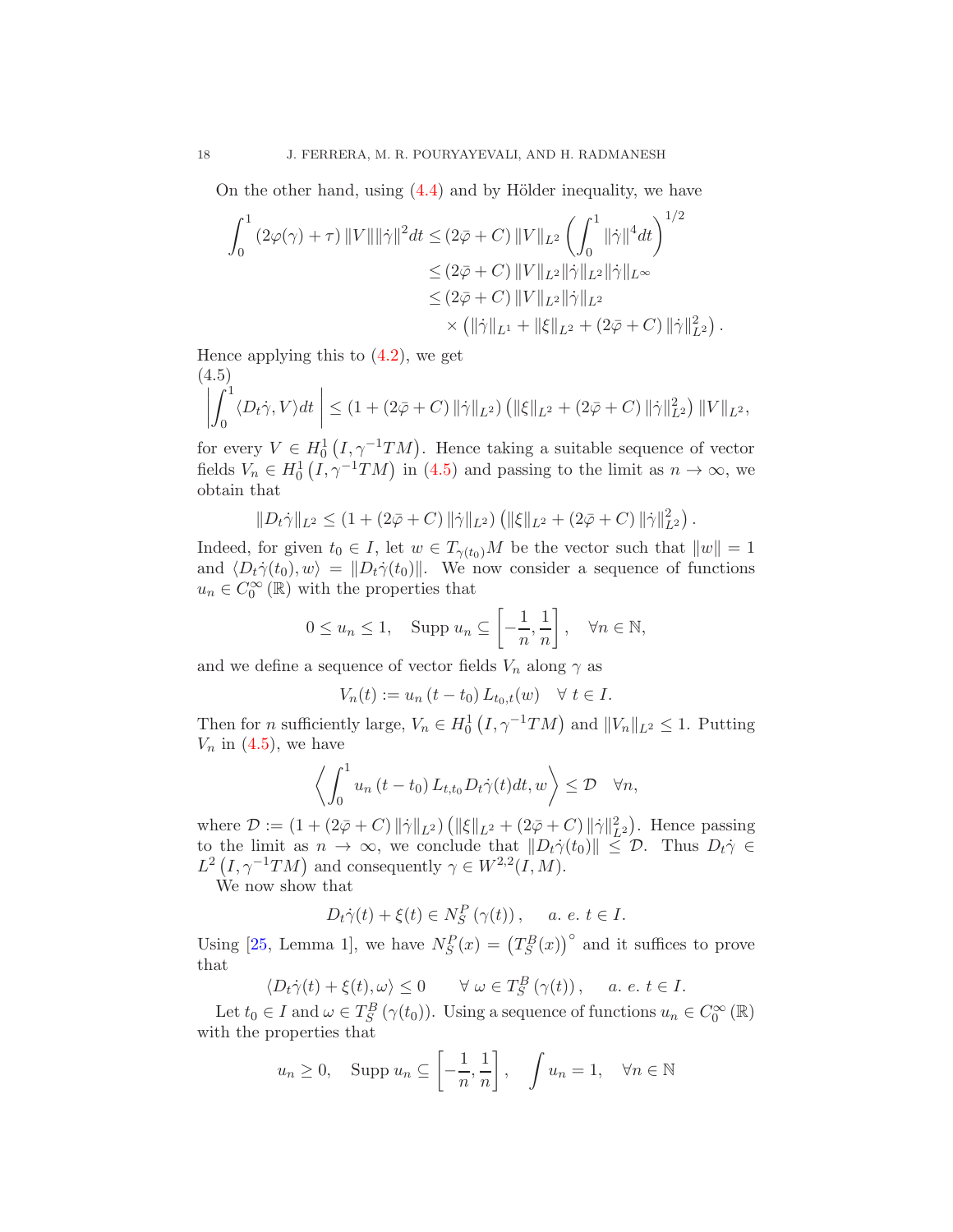we construct a sequence of proper vector fields  $V_n \in H_0^1(I, \gamma^{-1}TM)$  along  $\gamma$  defined by

$$
V_n(t) := u_n(t - t_0) L_{t_0, t}(\omega) \quad \forall \ t \in I,
$$

where  $L_{t_0,t}$  denotes the parallel transport along  $\gamma$  from  $\gamma(t_0)$  to  $\gamma(t)$ . Since  $\gamma \in W^{2,2}(I,M)$ , for very  $n \in \mathbb{N}$  we have

$$
\int_0^1 \langle \dot{\gamma}, D_t V_n \rangle dt = - \int_0^1 \langle D_t \dot{\gamma}, V_n \rangle dt
$$
  
= 
$$
- \int_0^1 \langle u_n (t - t_0) L_{t,t_0} (D_t \dot{\gamma}), \omega \rangle dt.
$$

Then from [\(4.1\)](#page-15-1) we obtain that

$$
-\left\langle \int_0^1 u_n(t - t_0) L_{t,t_0}(D_t \dot{\gamma}) dt, \omega \right\rangle \ge \int_0^1 u_n(t - t_0) \left\langle \xi, P_\gamma (L_{t_0,t} \omega) \right\rangle dt
$$

$$
-(2\bar{\varphi} + C) \left\| \dot{\gamma} \right\|_{\infty}^2 \int_0^1 u_n(t - t_0) \left\| L_{t_0,t} \omega - P_\gamma (L_{t_0,t} \omega) \right\| dt.
$$

Therefore when  $n \to \infty$ , we derive that

$$
-\langle D_t\dot{\gamma}(t_0), \omega \rangle \ge \langle \xi(t_0), P_{\gamma(t_0)} \omega \rangle - (2\bar{\varphi} + C) \|\dot{\gamma}\|_{\infty}^2 \|\omega - P_{\gamma(t_0)} \omega\|,
$$

and since  $\omega \in T_S^B(\gamma(t_0)), P_{\gamma(t_0)} \omega = \omega$  and then we get the result.

For the converse, we assume that  $\gamma \in W^{2,2}(I,M)$  and  $\xi \in L^2(I, \gamma^{-1}TM)$ are such that

$$
\xi + D_t \dot{\gamma} \in N_S^P(\gamma), \ a. e.
$$

Then using Theorem [3.11,](#page-14-0) for every  $\eta \in \mathcal{A}$  with  $d_{\infty}(\gamma, \eta) < \bar{r}$  we have

$$
\frac{1}{2} \int_0^1 \|\dot{\eta}(t)\|^2 dt \ge \frac{1}{2} \int_0^1 (c(\gamma, \eta) - 1) \|\dot{\gamma}(t)\|^2 dt + \int_0^1 \langle \xi, \exp^{-1}_{\gamma} \eta \rangle dt \n- d_{\infty}(\gamma, \eta) \|\exp^{-1}_{\gamma} \eta\|_{L^2} (\bar{\varphi}\|\xi + D_t \dot{\gamma}\|_{L^2} + \frac{1}{2} |R|_{\infty} \|\dot{\gamma}\|_{L^{\infty}} \|\dot{\eta}\|_{L^2}),
$$

where  $c(\gamma, \eta) = 2\sqrt{\Delta} d(\gamma, \eta) \cot(\sqrt{\Delta} d(\gamma, \eta)).$ Since  $c(\gamma, \eta) - 2 = O(d(\gamma, \eta)^2)$ , we have

$$
\Big| \int_0^1 (c(\gamma, \eta) - 2) \, \|\dot{\gamma}(t)\|^2 dt \Big| \le K \int_0^1 d(\gamma, \eta)^2 dt = K \left\| \exp_\gamma^{-1} \eta \right\|_{L^2}^2
$$

for a suitable constant  $K$  that depends on the Taylor expansion of the tangent function at 0 and  $\|\dot{\gamma}\|_{L^{\infty}}^2$ , and consequently,

$$
\liminf_{d_{\infty}(\eta,\gamma)\to 0} \frac{f(\eta)-f(\gamma)-\left\langle \xi,\exp_{\gamma}^{-1}\eta\right\rangle_{L^{2}}}{\left\|\exp_{\gamma}^{-1}\eta\right\|_{L^{2}}}\geq 0.
$$

It follows that  $\xi \in D^-f(\gamma)$ .

In particular, since

$$
-D_t \dot{\gamma}(t) + D_t \dot{\gamma}(t) = 0 \in N_S^P(\gamma(t)) \quad a. \ e. \ t \in I,
$$

we deduce that  $-D_t\dot{\gamma} \in D^-f(\gamma)$  and  $D^-f(\gamma) \neq \emptyset$ .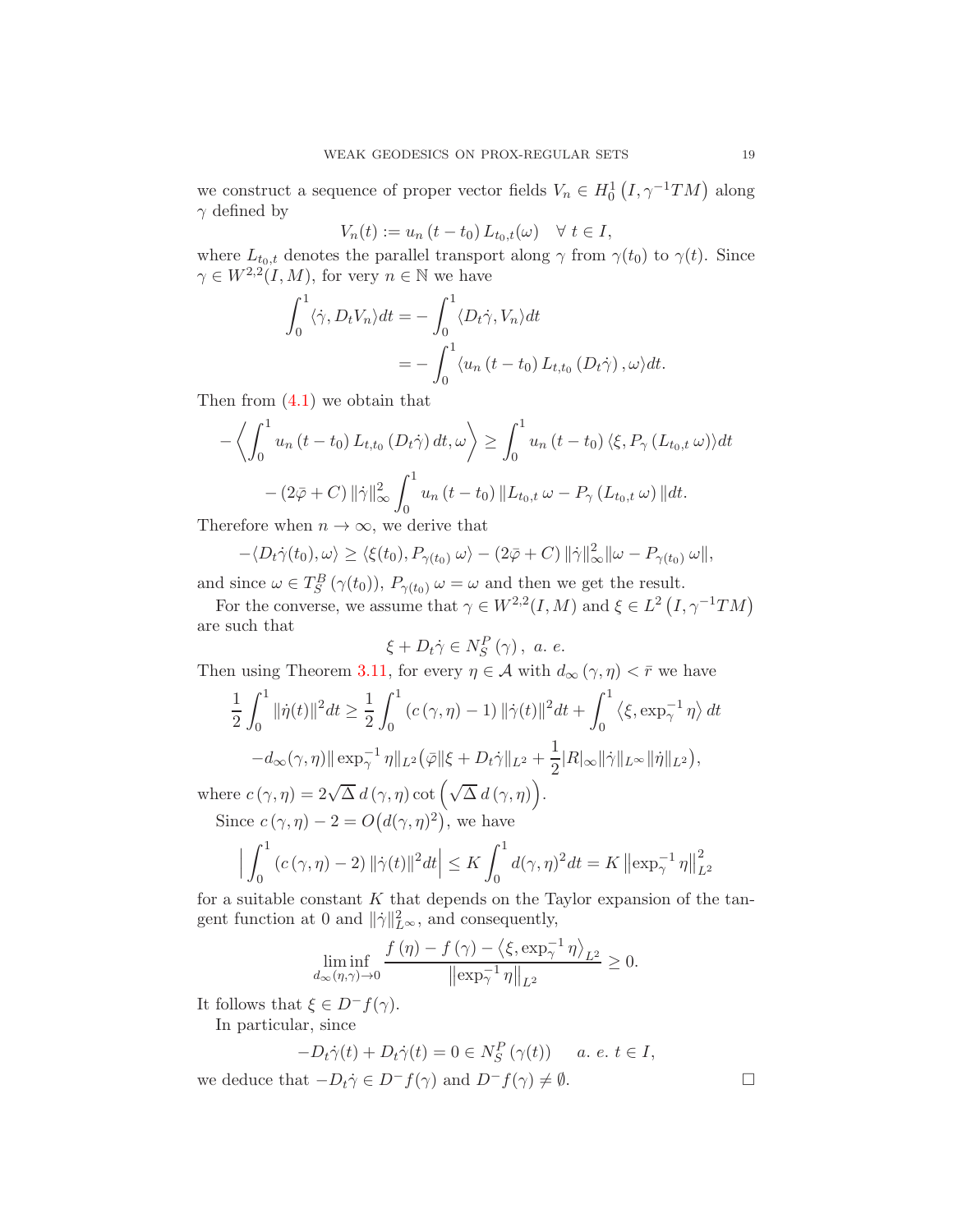**Corollary 4.2.** *If*  $\gamma \in \mathcal{A} \cap W^{2,2}(I,M)$ *, then*  $-P_{\gamma}(D_t \dot{\gamma}) \in D^-f(\gamma)$  *and* 

$$
\left\|-P_{\gamma}\left(D_{t}\dot{\gamma}\right)\right\|_{L^{2}} \leq \|\xi\|_{L^{2}} \quad \forall \,\xi\in D^{-}f(\gamma).
$$

*Proof.* Since  $D_t \dot{\gamma} \in L^2(I, \gamma^{-1}TM)$ , we also have  $-P_\gamma(D_t \dot{\gamma}) \in L^2(I, \gamma^{-1}TM)$ . Moreover,

$$
D_t \dot{\gamma} - P_\gamma \left( D_t \dot{\gamma} \right) \in N_{T_S^B(\gamma(t))}^P(0) = N_S^P \left( \gamma(t) \right) \quad a. \ e. \ t \in I,
$$

because  $T_S^B(\gamma(t))$  is a closed convex subset of  $T_{\gamma(t)}M$ . Hence Theorem [4.1](#page-15-2) implies that  $-P_{\gamma}(D_t\dot{\gamma}) \in D^-f(\gamma)$ .

We now assume that  $\xi \in D^-f(\gamma)$ , thus  $\xi + D_t\dot{\gamma} \in N_S^P(\gamma(t))$  for almost all  $t \in I$ . It follows that

$$
\langle \xi + D_t \dot{\gamma}, P_{\gamma} (D_t \dot{\gamma}) \rangle \leq 0, \quad a. e.
$$

and hence

$$
\langle \xi, -P_{\gamma} (D_t \dot{\gamma}) \rangle_{L^2} \ge \langle D_t \dot{\gamma}, P_{\gamma} (D_t \dot{\gamma}) \rangle_{L^2}
$$
  
=  $\langle P_{\gamma} (D_t \dot{\gamma}), P_{\gamma} (D_t \dot{\gamma}) \rangle_{L^2},$ 

that completes the proof.

**Theorem 4.3.** Let  $\gamma \in \mathcal{A}$ , then  $0 \in D^-f(\gamma)$  *if and only if*  $\gamma$  *is a weak geodesic on* S*.*

*Proof.* Using Theorem [4.1,](#page-15-2) we have  $0 \in D^- f(\gamma)$  if and only if  $\gamma \in W^{2,2}(I,M)$ and  $D_t \dot{\gamma}(t) \in N_S^P(\gamma(t))$  for almost all  $t \in I$ .

**Proposition 4.4.** *If*  $\gamma \in \mathcal{A}$  *is a weak geodesic on* S, *then*  $\gamma \in W^{2,\infty}(I,M)$ *and*  $\gamma$  *has constant speed.* 

*Proof.* If  $\gamma \in \mathcal{A}$  is a weak geodesic on S, then  $0 \in D^- f(\gamma)$  and hence using Theorem [3.8,](#page-11-0) there exists a piecewise constant function  $\tau$  on I such that for every vector field  $V \in H_0^1(I, \gamma^{-1}TM)$ ,

$$
\int_0^1 \langle \dot{\gamma}, D_t V \rangle dt \ge - \int_0^1 (2\varphi(\gamma) + \tau) ||V - P_{\gamma} V|| ||\dot{\gamma}||^2 dt.
$$

Then similar to the proof of Theorem [4.1](#page-15-2) we deduce that  $\dot{\gamma} \in L^{\infty}(I, \gamma^{-1}TM)$ and hence

$$
\left| \int_0^1 \langle \dot{\gamma}, D_t V \rangle dt \right| \leq (2\bar{\varphi} + C) \, \|\dot{\gamma}\|_{L^\infty}^2 \|V\|_{L^1},
$$

for all  $V \in H_0^1(I, \gamma^{-1}TM)$ . This implies that  $D_t \dot{\gamma} \in L^\infty(I, \gamma^{-1}TM)$ . Hence  $\gamma \in W^{2,\infty}(I,M)$  and the function  $\|\dot{\gamma}\|^2$  is Lipschitz on *I*. Indeed, we have

$$
\left| \frac{d}{dt} ||\dot{\gamma}(t)||^2 \right| = |2\langle \dot{\gamma}(t), D_t \dot{\gamma}(t) \rangle| \le 2 ||\dot{\gamma}||_{L^\infty} ||D_t \dot{\gamma}||_{L^\infty}.
$$

Therefore similar to the proof of [\[8,](#page-20-7) Theorem 3.8], we show that  $\frac{d}{dt} ||\dot{\gamma}||^2 = 0$ , a.e. on I. To this end, since  $D_t \dot{\gamma}(t) \in N_S^P(\gamma(t))$ , a.e. on I, It suffices to prove that  $\langle \eta, \dot{\gamma}(t) \rangle = 0$  for all  $\eta \in N_S^P(\gamma(t)).$ 

$$
\qquad \qquad \Box
$$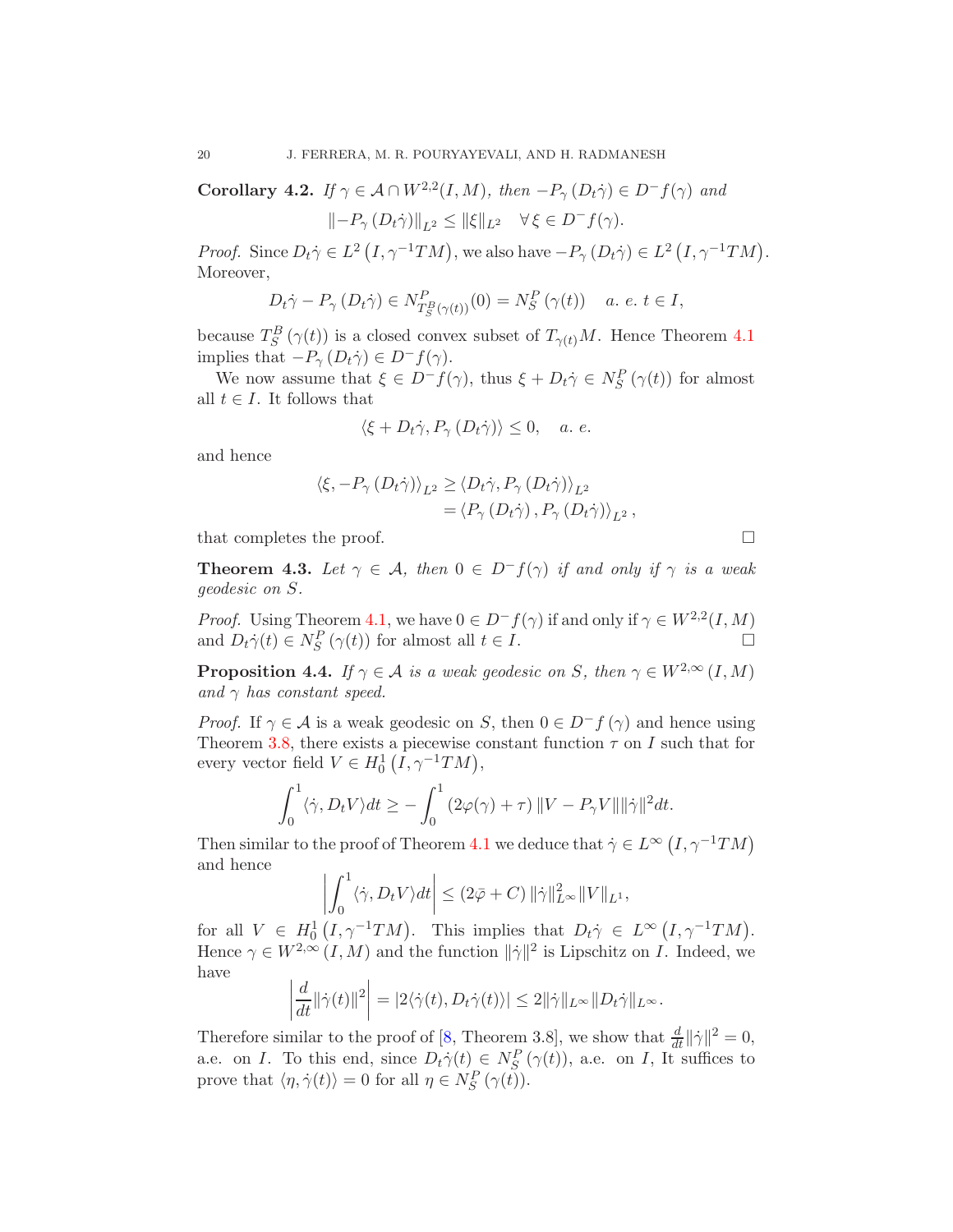Let  $\eta \in N_S^P(\gamma(t))$  for some  $t \in (0,1)$ . Then for all  $s > t$  and close enough to t we have

$$
\left\langle \eta, \frac{\exp_{\gamma(t)}^{-1} \gamma(s)}{s-t} \right\rangle \leq \varphi(\gamma(t)) \left\| \eta \right\| \frac{d^2(\gamma(t), \gamma(s))}{s-t}.
$$

Taking the limit as  $s \to t^+$ , we conclude that  $\langle \eta, \dot{\gamma}(t) \rangle \leq 0$ . Similarly, we have  $\langle \eta, \dot{\gamma}(t) \rangle \ge 0$  and then we get the result.

 $\Box$ 

Acknowledgement The third-named author was supported by the Iran National Science Foundation (INSF) under project No.4002602.

#### **REFERENCES**

- <span id="page-20-14"></span><span id="page-20-0"></span>[1] Adams, R.A., Fournier J.J.: Sobolev Spaces. Elsevier (2003)
- [2] Alexander, S.B., Berg, I.D., Bishop, R.L.: The Riemannian obstacle problem. Illinois J. Math. 31, 167-184 (1987)
- <span id="page-20-11"></span>[3] Azagra, D., Ferrera, J.: Proximal calculus on Riemannian manifolds. Mediterr. J. Math. 2, 437-450 (2005)
- <span id="page-20-12"></span><span id="page-20-9"></span>[4] Azagra, D., Ferrera, J., L´opez-Mesas, F.: Nonsmooth analysis and Hamilton-Jacobi equations on Riemannian manifolds. J. Funct. Anal. 220, 304-361 (2005)
- [5] Barani, A., Hosseini, S., Pouryayevali, M.R.: On the metric projection onto  $\varphi$ -convex subsets of Hadamard manifolds. Rev. Mat. Complut. 26, 815-826 (2013)
- <span id="page-20-5"></span>[6] Canino, A.: Existence of a closed geodesic on p-convex sets. Ann. Inst. H. Poincaré C Anal. Non Linéaire. **5**, 501-518 (1988)
- <span id="page-20-6"></span>[7] Canino, A.: Local properties of geodesics on p-convex sets. Ann. Mat. Pura Appl. 159(1), 17-44 (1991)
- <span id="page-20-7"></span>[8] Canino, A.: On p-convex sets and geodesics. J. Differential Equations. 75, 118-157 (1988)
- [9] Clarke, F.H., Ledyaev, Yu.S., Stern, R.J., Wolenski, P.R.: Nonsmooth Analysis and Control Theory. Graduate Texts in Mathematics 178, Springer, New York (1998)
- <span id="page-20-8"></span>[10] Colombo, G., Thibault, L.: Prox-regular sets and applications. Handbook of Nonconvex Analysis and Applications, D.Y. Gao and D. Motreanu Eds., International Press, Boston, 99-182 (2010)
- <span id="page-20-15"></span>[11] Convent, A., Van Schaftingen, J.: Higher order intrinsic weak differentiability and Sobolev spaces between manifolds. Adv. Calc. Var. 12(3), 303-332 (2019)
- <span id="page-20-16"></span>[12] Convent, A., Van Schaftingen, J.: Intrinsic colocal weak derivatives and Sobolev spaces between manifolds. Ann. Sc. Norm. Super. Pisa Cl. Sci. (5) 16, 97-128 (2016)
- <span id="page-20-3"></span>[13] Degiovanni, M., Marzocchi, M.: A critical point theory for nonsmooth functionals. Ann. Mat. Pura Appl.(4) 167, 73-100 (1994)
- <span id="page-20-2"></span>[14] Degiovanni, M., Morbini, L.: Closed geodesics with Lipschitz obstacle. J. Math. Anal. Appl. 233, 767-789 (1999)
- <span id="page-20-1"></span>[15] do Carmo, M.P.: Riemannian Geometry. Birkhäuser, Boston (1992)
- [16] Ghimenti, M.: Geodesics in conical manifolds. Topol. Methods Nonlinear Anal. 25(2), 235-261 (2005)
- <span id="page-20-17"></span>[17] Hardering, H., Intrinsic discretization error bounds for geodesic finite elements. Doctoral dissertation, Freie Universität Berlin (2015)
- <span id="page-20-10"></span>[18] Hosseini, S., Pouryayevali, M.R.: On the metric projection onto prox-regular subsets of Riemannian manifolds. Proc. Amer. Math. Soc. 141, 233-244 (2013)
- <span id="page-20-13"></span>[19] Klingenberg, W.P.: Riemannian Geometry. Walter de Gruyter (2011)
- <span id="page-20-4"></span>[20] Lancelotti, S., Marzocchi, M.: Lagrangian systems with Lipschitz obstacle on mani-
- folds. Topol. Methods Nonlinear Anal. 27(2), 229-253 (2006)